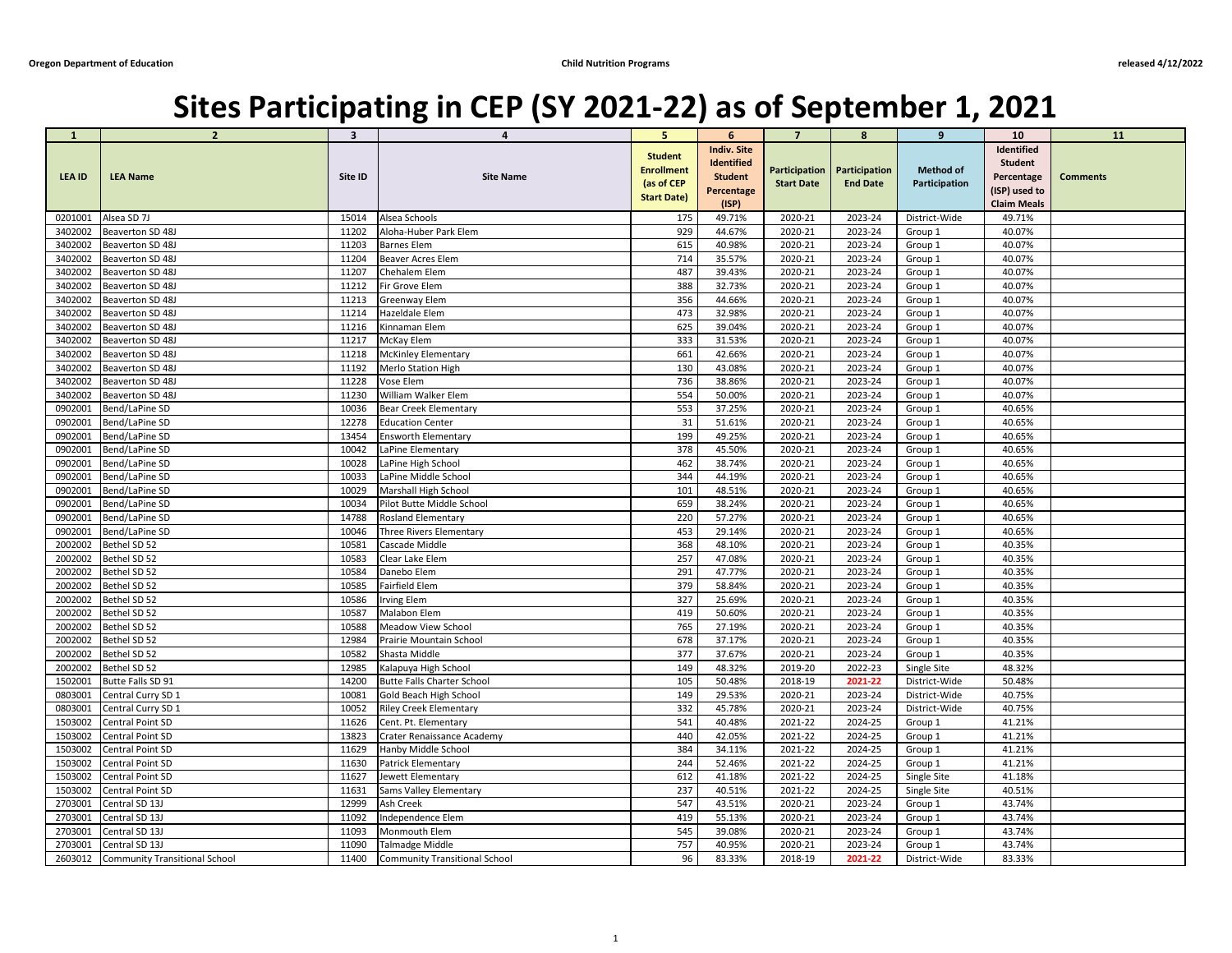## **Oregon Department of Education Child Nutrition Programs released 4/12/2022**

| $\mathbf{1}$       | $\overline{2}$                     | $\mathbf{3}$   | $\boldsymbol{4}$                              | 5 <sup>5</sup>     | 6                  | $\overline{7}$     | 8                             | 9                              | <b>10</b>          | <b>11</b>       |
|--------------------|------------------------------------|----------------|-----------------------------------------------|--------------------|--------------------|--------------------|-------------------------------|--------------------------------|--------------------|-----------------|
|                    |                                    |                |                                               | <b>Student</b>     | <b>Indiv. Site</b> |                    |                               |                                | <b>Identified</b>  |                 |
|                    |                                    |                |                                               | <b>Enrollment</b>  | <b>Identified</b>  |                    | Participation   Participation | <b>Method of</b>               | <b>Student</b>     |                 |
| <b>LEA ID</b>      | <b>LEA Name</b>                    | Site ID        | <b>Site Name</b>                              | (as of CEP         | <b>Student</b>     | <b>Start Date</b>  | <b>End Date</b>               | Participation                  | Percentage         | <b>Comments</b> |
|                    |                                    |                |                                               | <b>Start Date)</b> | Percentage         |                    |                               |                                | (ISP) used to      |                 |
|                    |                                    |                |                                               |                    | (ISP)              |                    |                               |                                | <b>Claim Meals</b> |                 |
| 0603004            | Coos Bay SD 009                    | 10359          | <b>Eastside Elementary</b>                    | 436                | 47.48%             | 2020-21            | 2023-24                       | District-Wide                  | 44.09%             |                 |
| 0603004            | Coos Bay SD 009                    | 13503          | <b>Harding Building</b>                       | 117                | 46.15%             | 2020-21            | 2023-24                       | District-Wide                  | 44.09%             |                 |
| 0603004            | Coos Bay SD 009                    | 15885          | Lighthouse Charter School                     | 210                | 21.90%             | 2020-21            | 2023-24                       | District-Wide                  | 44.09%             |                 |
| 0603004            | Coos Bay SD 009                    | 10363          | <b>Madison Elem</b>                           | 250                | 63.20%             | 2020-21            | 2023-24                       | District-Wide                  | 44.09%             |                 |
| 0603004<br>0603004 | Coos Bay SD 009                    | 16464<br>10356 | Marshfield Junior High School                 | 217<br>940         | 42.86%<br>37.55%   | 2020-21<br>2020-21 | 2023-24<br>2023-24            | District-Wide                  | 44.09%<br>44.09%   |                 |
| 0603004            | Coos Bay SD 009<br>Coos Bay SD 009 | 10357          | Marshfield Sr High<br>Millicoma Middle        | 522                | 40.42%             | 2020-21            | 2023-24                       | District-Wide<br>District-Wide | 44.09%             |                 |
| 0603004            | Coos Bay SD 009                    | 10358          | Sunset Middle                                 | 411                | 59.85%             | 2020-21            | 2023-24                       | District-Wide                  | 44.09%             |                 |
| 0603005            | Coquille SD                        | 15501          | Coquille Valley Elementary                    | 381                | 42.78%             | 2020-21            | 2023-24                       | District-Wide                  | 42.05%             |                 |
| 0603005            | Coquille SD                        | 10057          | Lincoln Elementary                            | 190                | 45.79%             | 2020-21            | 2023-24                       | District-Wide                  | 42.05%             |                 |
| 0603005            | Coquille SD                        | 16017          | <b>Powers Elementary</b>                      | 75                 | 50.67%             | 2020-21            | 2023-24                       | District-Wide                  | 42.05%             |                 |
| 0603005            | Coquille SD                        | 16016          | Powers High School                            | 47                 | 48.94%             | 2020-21            | 2023-24                       | District-Wide                  | 42.05%             |                 |
| 0603005            | Coquille SD                        | 16324          | Winter Lakes Elementary                       | 103                | 52.43%             | 2020-21            | 2023-24                       | District-Wide                  | 42.05%             |                 |
| 0603005            | Coquille SD                        | 15023          | Winter Lakes High School                      | 359                | 44.57%             | 2020-21            | 2023-24                       | District-Wide                  | 42.05%             |                 |
| 2604001            | David Douglas SD 40                | 10937          | Alice Ott Middle                              | 707                | 44.55%             | 2021-22            | 2024-25                       | Group 1                        | 49.27%             |                 |
| 2604001            | David Douglas SD 40                | 10939          | Cherry Park Elem                              | 486                | 44.86%             | 2021-22            | 2024-25                       | Group 1                        | 49.27%             |                 |
| 2604001            | David Douglas SD 40                | 10936          | David Douglas High                            | 2,651              | 40.78%             | 2021-22            | 2024-25                       | Group 1                        | 49.27%             |                 |
| 2604001            | David Douglas SD 40                | 12494          | Earl Boyles                                   | 427                | 54.33%             | 2021-22            | 2024-25                       | Group 1                        | 49.27%             |                 |
| 2604001            | David Douglas SD 40                | 10935          | Fir Ridge Campus                              | 163                | 58.28%             | 2021-22            | 2024-25                       | Group 1                        | 49.27%             |                 |
| 2604001            | David Douglas SD 40                | 10938          | Floyd Light Middle                            | 693                | 47.62%             | 2021-22            | 2024-25                       | Group 1                        | 49.27%             |                 |
| 2604001            | David Douglas SD 40                | 10940          | Gilbert Heights Elem                          | 492                | 49.80%             | 2021-22            | 2024-25                       | Group 1                        | 49.27%             |                 |
| 2604001            | David Douglas SD 40                | 10941          | Gilbert Park Elem                             | 484                | 60.74%             | 2021-22            | 2024-25                       | Group 1                        | 49.27%             |                 |
| 2604001            | David Douglas SD 40                | 10942          | Lincoln Park Elem                             | 502                | 58.96%             | 2021-22            | 2024-25                       | Group 1                        | 49.27%             |                 |
| 2604001            | David Douglas SD 40                | 10943          | Menlo Park Elem                               | 423                | 49.88%             | 2021-22            | 2024-25                       | Group 1                        | 49.27%             |                 |
| 2604001            | David Douglas SD 40                | 10944          | Mill Park Elem                                | 512                | 62.70%             | 2021-22            | 2024-25                       | Group 1                        | 49.27%             |                 |
|                    | 2604001 David Douglas SD 40        | 13660          | Ron Russell Middle School                     | 842                | 53.33%             | 2021-22            | 2024-25                       | Group 1                        | 49.27%             |                 |
| 2604001            | David Douglas SD 40                | 10945          | Ventura Park Elem                             | 365                | 52.88%             | 2021-22            | 2024-25                       | Group 1                        | 49.27%             |                 |
| 2604001            | David Douglas SD 40                | 10946          | West Powellhurst Elem                         | 372                | 57.26%             | 2021-22            | 2024-25                       | Group 1                        | 49.27%             |                 |
| 1004001            | Days Creek SD 15                   | 13793          | Days Creek Charter School                     | 190                | 42.11%             | 2020-21            | 2023-24                       | District-Wide                  | 42.11%             |                 |
| 3604001            | Dayton SD 008                      | 11300          | Dayton Grade School                           | 436                | 41.06%             | 2020-21            | 2023-24                       | Single Site                    | 41.06%             |                 |
| 1505001            | Eagle Point SD                     | 15508          | Crater Lake Charter Academy K-12              | 297                | 42.76%             | 2020-21            | 2023-24                       | District-Wide                  | 44.29%             |                 |
| 1505001            | Eagle Point SD                     | 11613          | Eagle Point High School                       | 1,010              | 37.33%             | 2020-21            | 2023-24                       | District-Wide                  | 44.29%             |                 |
| 1505001            | Eagle Point SD                     | 11614          | Eagle Point Middle School                     | 441                | 34.01%             | 2020-21            | 2023-24                       | District-Wide                  | 44.29%             |                 |
| 1505001<br>1505001 | Eagle Point SD<br>Eagle Point SD   | 13134<br>11615 | Eagle Rock Elem<br><b>Hillside Elementary</b> | 323<br>475         | 36.84%<br>41.68%   | 2020-21<br>2020-21 | 2023-24<br>2023-24            | District-Wide<br>District-Wide | 44.29%<br>44.29%   |                 |
| 1505001            | Eagle Point SD                     | 11622          | Lake Creek Learning Center                    | 63                 | 31.75%             | 2020-21            | 2023-24                       | District-Wide                  | 44.29%             |                 |
| 1505001            | Eagle Point SD                     | 11617          | Lower Table Rock Elementary                   | 412                | 57.28%             | 2020-21            | 2023-24                       | District-Wide                  | 44.29%             |                 |
| 1505001            | Eagle Point SD                     | 11618          | Shady Cove Elem                               | 250                | 48.40%             | 2020-21            | 2023-24                       | District-Wide                  | 44.29%             |                 |
| 1505001            | Eagle Point SD                     | 11620          | Upper Table Rock Elementary                   | 399                | 57.14%             | 2020-21            | 2023-24                       | District-Wide                  | 44.29%             |                 |
| 1505001            | Eagle Point SD                     | 15285          | <b>URCEO - At-Risk</b>                        | 52                 | 51.92%             | 2020-21            | 2023-24                       | District-Wide                  | 44.29%             |                 |
| 1505001            | Eagle Point SD                     | 13133          | White Mountain Middle Sch                     | 368                | 58.15%             | 2020-21            | 2023-24                       | District-Wide                  | 44.29%             |                 |
| 1805001            | Eagle Ridge High School            | 16145          | Eagle Ridge High School                       | 186                | 48.92%             | 2019-20            | 2022-23                       | District-Wide                  | 48.92%             |                 |
| 2005005            | Eugene SD 4J                       | 10614          | Adams Elem                                    | 477                | 32.08%             | 2020-21            | 2023-24                       | Group 1                        | 40.43%             |                 |
| 2005005            | Eugene SD 4J                       | 10613          | Arts and Technology Academy                   | 439                | 41.23%             | 2020-21            | 2023-24                       | Group 1                        | 40.43%             |                 |
| 2005005            | Eugene SD 4J                       | 10615          | Awbrey Park Elem                              | 441                | 36.28%             | 2020-21            | 2023-24                       | Group 1                        | 40.43%             |                 |
| 2005005            | Eugene SD 4J                       | 10626          | Camas Ridge Community School                  | 361                | 31.02%             | 2020-21            | 2023-24                       | Group 1                        | 40.43%             |                 |
| 2005005            | Eugene SD 4J                       | 13502          | Chavez                                        | 430                | 59.07%             | 2020-21            | 2023-24                       | Group 1                        | 40.43%             |                 |
| 2005005            | Eugene SD 4J                       | 10606          | Colin Kelly Middle                            | 452                | 38.50%             | 2020-21            | 2023-24                       | Group 1                        | 40.43%             |                 |
| 2005005            | Eugene SD 4J                       | 10622          | <b>Edison Elem</b>                            | 311                | 31.83%             | 2020-21            | 2023-24                       | Group 1                        | 40.43%             |                 |
| 2005005            | Eugene SD 4J                       | 10650          | <b>Education Options East</b>                 | 123                | 50.41%             | 2020-21            | 2023-24                       | Group 1                        | 40.43%             |                 |
| 2005005            | Eugene SD 4J                       | 16483          | Eugene Online Academy                         | 95                 | 41.05%             | 2020-21            | 2023-24                       | Group 1                        | 40.43%             |                 |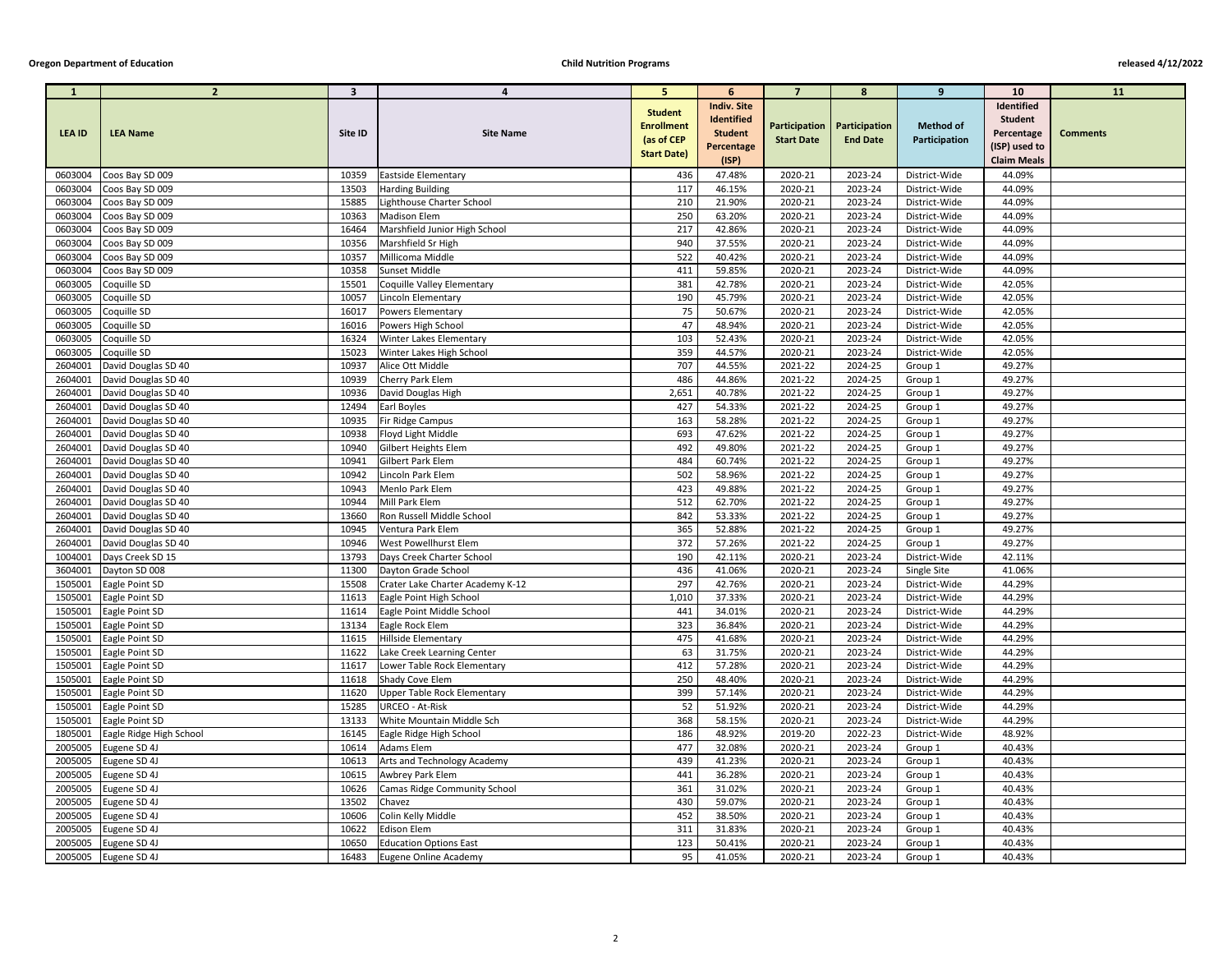## **Oregon Department of Education Child Nutrition Programs released 4/12/2022**

| $\mathbf{1}$       | $\overline{2}$                                      | $\overline{\mathbf{3}}$ | $\overline{a}$                             | 5 <sup>5</sup>                                                          | 6                                                                                       | $\overline{7}$     | 8                                                | 9                                 | <b>10</b>                                                                         | <b>11</b>       |
|--------------------|-----------------------------------------------------|-------------------------|--------------------------------------------|-------------------------------------------------------------------------|-----------------------------------------------------------------------------------------|--------------------|--------------------------------------------------|-----------------------------------|-----------------------------------------------------------------------------------|-----------------|
| <b>LEA ID</b>      | <b>LEA Name</b>                                     | Site ID                 | <b>Site Name</b>                           | <b>Student</b><br><b>Enrollment</b><br>(as of CEP<br><b>Start Date)</b> | <b>Indiv. Site</b><br><b>Identified</b><br><b>Student</b><br><b>Percentage</b><br>(ISP) | <b>Start Date</b>  | Participation   Participation<br><b>End Date</b> | <b>Method of</b><br>Participation | Identified<br><b>Student</b><br>Percentage<br>(ISP) used to<br><b>Claim Meals</b> | <b>Comments</b> |
| 2005005            | Eugene SD 4J                                        | 10645                   | <b>Family School</b>                       | 152                                                                     | 38.82%                                                                                  | 2020-21            | 2023-24                                          | Group 1                           | 40.43%                                                                            |                 |
| 2005005            | Eugene SD 4J                                        | 15826                   | Fox Hollow School                          | 50                                                                      | 70.00%                                                                                  | 2020-21            | 2023-24                                          | Group 1                           | 40.43%                                                                            |                 |
| 2005005            | Eugene SD 4J                                        | 13649                   | <b>Holt Elementary School</b>              | 501                                                                     | 43.91%                                                                                  | 2020-21            | 2023-24                                          | Group 1                           | 40.43%                                                                            |                 |
| 2005005            | Eugene SD 4J                                        | 10627                   | <b>Howard Elem</b>                         | 504                                                                     | 53.97%                                                                                  | 2020-21            | 2023-24                                          | Group 1                           | 40.43%                                                                            |                 |
| 2005005            | Eugene SD 4J                                        | 10609                   | Kennedy Middle School                      | 373                                                                     | 35.12%                                                                                  | 2020-21            | 2023-24                                          | Group 1                           | 40.43%                                                                            |                 |
| 2005005            | Eugene SD 4J                                        | 10607                   | <b>Madison Middle School</b>               | 439                                                                     | 34.85%                                                                                  | 2020-21            | 2023-24                                          | Group 1                           | 40.43%                                                                            |                 |
| 2005005            | Eugene SD 4J                                        | 10629                   | McCornack Elem                             | 324                                                                     | 45.68%                                                                                  | 2020-21            | 2023-24                                          | Group 1                           | 40.43%                                                                            |                 |
| 2005005            | Eugene SD 4J                                        | 10631                   | River Road Elem                            | 462                                                                     | 46.54%                                                                                  | 2020-21            | 2023-24                                          | Group 1                           | 40.43%                                                                            |                 |
| 2005005            | Eugene SD 4J                                        | 10633                   | <b>Spring Creek Elem</b>                   | 294                                                                     | 35.03%                                                                                  | 2020-21            | 2023-24                                          | Group 1                           | 40.43%                                                                            |                 |
| 2005005            | Eugene SD 4J                                        | 10634                   | <b>Twin Oaks Elem</b>                      | 233                                                                     | 30.47%                                                                                  | 2020-21            | 2023-24                                          | Group 1                           | 40.43%                                                                            |                 |
| 2005005            | Eugene SD 4J                                        | 10638                   | Willagillespie Elem                        | 522                                                                     | 34.87%                                                                                  | 2020-21            | 2023-24                                          | Group 1                           | 40.43%                                                                            |                 |
| 2706001            | Falls City SD 57                                    | 11097                   | Fall City Elem                             | 130                                                                     | 63.08%                                                                                  | 2018-19            | 2021-22                                          | District-Wide                     | 57.97%                                                                            |                 |
| 2706001            | Falls City SD 57                                    | 11096                   | Fall City High                             | 77                                                                      | 49.35%                                                                                  | 2018-19            | 2021-22                                          | District-Wide                     | 57.97%                                                                            |                 |
| 3406001            | Forest Grove SD 15                                  | 11233                   | Cornelius Elem                             | 383                                                                     | 58.75%                                                                                  | 2019-20            | 2022-23                                          | Group 1                           | 54.25%                                                                            |                 |
| 3406001            | Forest Grove SD 15                                  | 13283                   | Fern Hill Elementary                       | 262                                                                     | 53.82%                                                                                  | 2019-20            | 2022-23                                          | Group 1                           | 54.25%                                                                            |                 |
| 3406001            | Forest Grove SD 15                                  | 11238                   | Joseph Gale Elem                           | 509                                                                     | 51.08%                                                                                  | 2019-20            | 2022-23                                          | Group 1                           | 54.25%                                                                            |                 |
| 3406001            | Forest Grove SD 15                                  | 11235                   | Echo Shaw Elem                             | 451                                                                     | 42.13%                                                                                  | 2020-21            | 2023-24                                          | Single Site                       | 42.13%                                                                            |                 |
| 2306001            | Four Rivers Community School                        | 13186                   | Four Rivers Community School               | 257                                                                     | 58.75%                                                                                  | 2019-20            | 2022-23                                          | Single Site                       | 58.75%                                                                            |                 |
| 2306001            | <b>Four Rivers Community School</b>                 | 15866                   | Senior Prep                                | 91                                                                      | 51.65%                                                                                  | 2020-21            | 2023-24                                          | Single Site                       | 51.65%                                                                            |                 |
| 2407001            | Gervais SD                                          | 15653                   | <b>Early Learning Center</b>               | 65                                                                      | 33.85%                                                                                  | 2019-20            | 2022-23                                          | Group 1                           | 49.28%                                                                            |                 |
| 2407001            | Gervais SD                                          | 15276                   | Gervais Elementary                         | 420                                                                     | 51.67%                                                                                  | 2019-20            | 2022-23                                          | Group 1                           | 49.28%                                                                            |                 |
| 2407001            | Gervais SD                                          | 10073                   | Gervais High School                        | 286                                                                     | 38.81%                                                                                  | 2019-20            | 2022-23                                          | Group 2                           | 41.52%                                                                            |                 |
| 2407001            | Gervais SD                                          | 10076                   | Gervais Middle School                      | 251                                                                     | 44.62%                                                                                  | 2019-20            | 2022-23                                          | Group 2                           | 41.52%                                                                            |                 |
| 2407001            | Gervais SD                                          | 15277                   | Samuel Brown Academy                       | 29                                                                      | 41.38%                                                                                  | 2019-20            | 2022-23                                          | Group 2                           | 41.52%                                                                            |                 |
| 1007001            | Glendale SD 77                                      | 10413                   | Glendale Elem                              | 210                                                                     | 39.52%                                                                                  | 2018-19            | 2021-22                                          | District-Wide                     | 40.00%                                                                            |                 |
|                    | 1007001 Glendale SD 77                              | 10412                   | Glendale High                              | 90                                                                      | 41.11%                                                                                  | 2018-19            | 2021-22                                          | District-Wide                     | 40.00%                                                                            |                 |
| 1707001            | <b>Grants Pass SD</b>                               | 10090                   | Allen Dale Elementary                      | 449                                                                     | 43.65%                                                                                  | 2020-21            | 2023-24                                          | District-Wide                     | 41.09%                                                                            |                 |
| 1707001            | <b>Grants Pass SD</b>                               | 10087                   | <b>Grants Pass High School</b>             | 1,829                                                                   | 33.41%                                                                                  | 2020-21            | 2023-24                                          | District-Wide                     | 41.09%                                                                            |                 |
| 1707001            | <b>Grants Pass SD</b>                               | 10091                   | <b>Highland Elementary</b>                 | 444                                                                     | 34.23%                                                                                  | 2020-21            | 2023-24                                          | District-Wide                     | 41.09%                                                                            |                 |
| 1707001            | <b>Grants Pass SD</b>                               | 10092                   | Lincoln Elementary                         | 453                                                                     | 43.27%                                                                                  | 2020-21            | 2023-24                                          | District-Wide                     | 41.09%                                                                            |                 |
| 1707001            | <b>Grants Pass SD</b>                               | 10088                   | North Middle School                        | 789                                                                     | 40.18%                                                                                  | 2020-21            | 2023-24                                          | District-Wide                     | 41.09%                                                                            |                 |
| 1707001            | <b>Grants Pass SD</b>                               | 10093                   | Parkside Elementary                        | 438                                                                     | 55.94%                                                                                  | 2020-21            | 2023-24                                          | District-Wide                     | 41.09%                                                                            |                 |
| 1707001            | <b>Grants Pass SD</b>                               | 10094                   | <b>Redwood Elementary</b>                  | 471                                                                     | 41.19%                                                                                  | 2020-21            | 2023-24                                          | District-Wide                     | 41.09%                                                                            |                 |
| 1707001            | <b>Grants Pass SD</b>                               | 10095                   | <b>Riverside Elementary</b>                | 437                                                                     | 62.47%                                                                                  | 2020-21            | 2023-24                                          | District-Wide                     | 41.09%                                                                            |                 |
| 1707001            | Grants Pass SD                                      | 10089                   | South Middle School                        | 718                                                                     | 40.81%                                                                                  | 2020-21            | 2023-24                                          | District-Wide                     | 41.09%                                                                            |                 |
| 2207001            | Greater Albany SD 8J                                | 10744                   | Central Elem                               | 150                                                                     | 50.00%                                                                                  | 2018-19            | 2021-22                                          | Group 1                           | 50.28%                                                                            |                 |
| 2207001            | Greater Albany SD 8J                                | 10746                   | Lafayette Elem                             | 314                                                                     | 45.86%                                                                                  | 2018-19            | 2021-22                                          | Group 1                           | 50.28%                                                                            |                 |
| 2207001            | Greater Albany SD 8J                                | 10749                   | Oak Elem                                   | 328                                                                     | 40.85%                                                                                  | 2018-19            | 2021-22                                          | Group 1                           | 50.28%                                                                            |                 |
| 2207001            | Greater Albany SD 8J                                | 10750                   | Periwinkle Elemenetary School              | 429                                                                     | 45.22%                                                                                  | 2018-19            | 2021-22                                          | Group 1                           | 50.28%                                                                            |                 |
| 2207001            | Greater Albany SD 8J                                | 10751                   | South Shore Elem                           | 402                                                                     | 49.50%                                                                                  | 2018-19            | 2021-22                                          | Group 1                           | 50.28%                                                                            |                 |
| 2207001<br>2207001 | Greater Albany SD 8J                                | 10752                   | Sunrise Elem                               | 350                                                                     | 63.14%<br>50.70%                                                                        | 2018-19<br>2018-19 | 2021-22<br>2021-22                               | Group 1                           | 50.28%<br>50.28%                                                                  |                 |
|                    | <b>Greater Albany SD 8J</b>                         | 10753                   | Takena Elem                                | 142                                                                     |                                                                                         |                    |                                                  | Group 1                           |                                                                                   |                 |
| 2207001<br>2207001 | <b>Greater Albany SD 8J</b><br>Greater Albany SD 8J | 10754<br>10755          | <b>Tangent Elem</b><br><b>Waverly Elem</b> | 156<br>247                                                              | 40.38%<br>66.40%                                                                        | 2018-19<br>2018-19 | 2021-22<br>2021-22                               | Group 1<br>Group 1                | 50.28%<br>50.28%                                                                  |                 |
| 2607003            | Gresham-Barlow SD 10J                               | 10949                   | Clear Creek Middle                         | 643                                                                     | 44.48%                                                                                  | 2021-22            | 2024-25                                          | Group 1                           | 40.68%                                                                            |                 |
| 2607003            | Gresham-Barlow SD 10J                               | 10951                   | <b>Dexter McCarty Middle</b>               | 558                                                                     | 39.96%                                                                                  | 2021-22            | 2024-25                                          | Group 1                           | 40.68%                                                                            |                 |
| 2607003            | Gresham-Barlow SD 10J                               | 10955                   | East Gresham Elem                          | 549                                                                     | 48.09%                                                                                  | 2021-22            | 2024-25                                          | Group 1                           | 40.68%                                                                            |                 |
| 2607003            | Gresham-Barlow SD 10J                               | 10952                   | Gordon Russell Middle                      | 734                                                                     | 36.92%                                                                                  | 2021-22            | 2024-25                                          | Group 1                           | 40.68%                                                                            |                 |
| 2607003            | Gresham-Barlow SD 10J                               | 10947                   | <b>Gresham High</b>                        | 1,538                                                                   | 35.83%                                                                                  | 2021-22            | 2024-25                                          | Group 1                           | 40.68%                                                                            |                 |
| 2607003            | Gresham-Barlow SD 10J                               | 10957                   | Hall Elem                                  | 369                                                                     | 53.12%                                                                                  | 2021-22            | 2024-25                                          | Group 1                           | 40.68%                                                                            |                 |
| 2607003            | Gresham-Barlow SD 10J                               | 10958                   | <b>Highland Elem</b>                       | 434                                                                     | 48.62%                                                                                  | 2021-22            | 2024-25                                          | Group 1                           | 40.68%                                                                            |                 |
|                    |                                                     |                         |                                            |                                                                         |                                                                                         |                    |                                                  |                                   |                                                                                   |                 |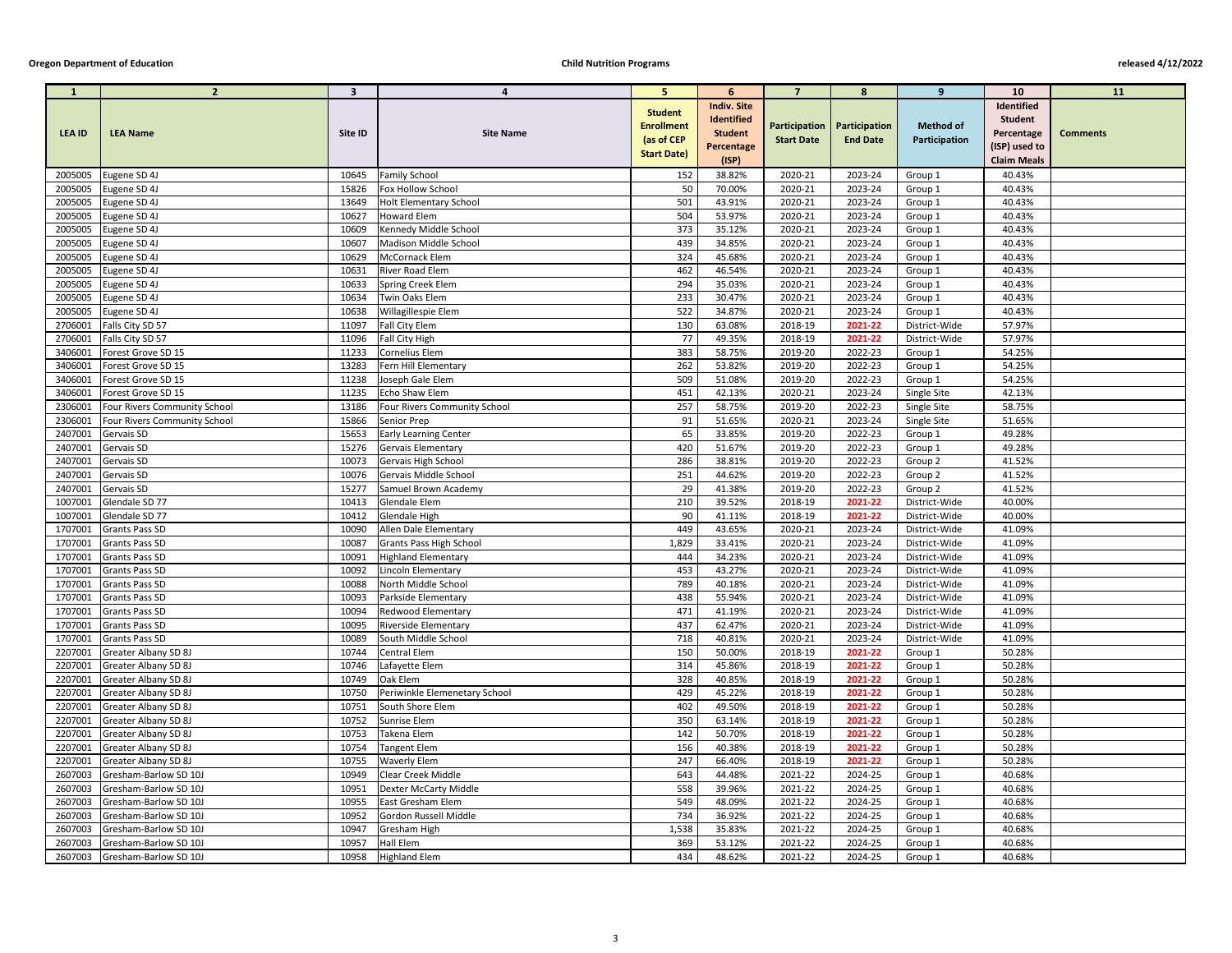| $\mathbf{1}$       | 2 <sup>2</sup>                 | $\overline{\mathbf{3}}$ | 4                                                   | 5 <sup>1</sup>                      | 6                  | $\overline{7}$     | $8\phantom{1}$                                   | $9^{\circ}$              | <b>10</b>          | <b>11</b>       |
|--------------------|--------------------------------|-------------------------|-----------------------------------------------------|-------------------------------------|--------------------|--------------------|--------------------------------------------------|--------------------------|--------------------|-----------------|
|                    |                                |                         |                                                     |                                     | <b>Indiv. Site</b> |                    |                                                  |                          | Identified         |                 |
|                    |                                |                         |                                                     | <b>Student</b><br><b>Enrollment</b> | Identified         |                    |                                                  | <b>Method of</b>         | <b>Student</b>     |                 |
| <b>LEA ID</b>      | <b>LEA Name</b>                | Site ID                 | <b>Site Name</b>                                    | (as of CEP                          | <b>Student</b>     | <b>Start Date</b>  | Participation   Participation<br><b>End Date</b> | Participation            | Percentage         | <b>Comments</b> |
|                    |                                |                         |                                                     | <b>Start Date)</b>                  | Percentage         |                    |                                                  |                          | (ISP) used to      |                 |
|                    |                                |                         |                                                     |                                     | (ISP)              |                    |                                                  |                          | <b>Claim Meals</b> |                 |
| 2607003            | Gresham-Barlow SD 10J          | 13166                   | <b>Hogan Cedars Elem</b>                            | 483                                 | 41.41%             | 2021-22            | 2024-25                                          | Group 1                  | 40.68%             |                 |
| 2607003            | Gresham-Barlow SD 10J          | 10959                   | Hollydale Elem                                      | 503                                 | 41.95%             | 2021-22            | 2024-25                                          | Group 1                  | 40.68%             |                 |
| 2607003            | Gresham-Barlow SD 10J          | 10960                   | <b>Kelly Creek Elem</b>                             | 397                                 | 31.99%             | 2021-22            | 2024-25                                          | Group 1                  | 40.68%             |                 |
| 2607003            | Gresham-Barlow SD 10J          | 10961                   | North Gresham Elem                                  | 518                                 | 44.59%             | 2021-22            | 2024-25                                          | Group 1                  | 40.68%             |                 |
| 2607003            | Gresham-Barlow SD 10J          | 10962                   | Powell Valley Elem                                  | 385                                 | 31.69%             | 2021-22            | 2024-25                                          | Group 1                  | 40.68%             |                 |
| 3408001            | Hillsboro SD 1J                | 11250                   | Brookwood Elem                                      | 349                                 | 31.52%             | 2020-21            | 2023-24                                          | Group 1                  | 41.15%             |                 |
| 3408001            | Hillsboro SD 1J                | 11253                   | Eastwood Elem                                       | 467                                 | 49.89%             | 2020-21            | 2023-24                                          | Group 1                  | 41.15%             |                 |
| 3408001            | Hillsboro SD 1J                | 14268                   | <b>Free Orchards Elementary</b>                     | 395                                 | 35.95%             | 2020-21            | 2023-24                                          | Group 1                  | 41.15%             |                 |
| 3408001            | Hillsboro SD 1J                | 11245                   | Hillsboro High                                      | 1,229                               | 32.22%             | 2020-21            | 2023-24                                          | Group 1                  | 41.15%             |                 |
| 3408001            | Hillsboro SD 1J                | 14267                   | Lincoln Street Elementary                           | 457                                 | 66.30%             | 2020-21            | 2023-24                                          | Group 1                  | 41.15%             |                 |
| 3408001            | Hillsboro SD 1J                | 11647                   | Miller                                              | 82                                  | 35.37%             | 2020-21            | 2023-24                                          | Group 1                  | 41.15%             |                 |
| 3408001            | Hillsboro SD 1J                | 11260                   | Minter Bridge Elem                                  | 439                                 | 32.80%             | 2020-21            | 2023-24                                          | Group 1                  | 41.15%             |                 |
| 3408001            | Hillsboro SD 1J                | 11261                   | Mooberry Elem                                       | 419                                 | 40.33%             | 2020-21            | 2023-24                                          | Group 1                  | 41.15%             |                 |
| 3408001            | Hillsboro SD 1J                | 11264                   | Reedville Elem                                      | 257                                 | 42.41%             | 2020-21            | 2023-24                                          | Group 1                  | 41.15%             |                 |
| 3408001            | Hillsboro SD 1J                | 14529                   | South Meadows Middle School                         | 731                                 | 38.85%             | 2020-21            | 2023-24                                          | Group 1                  | 41.15%             |                 |
| 3408001            | Hillsboro SD 1J                | 11266                   | W L Henry Elem                                      | 380                                 | 59.74%             | 2020-21            | 2023-24                                          | Group 1                  | 41.15%             |                 |
| 3408001            | Hillsboro SD 1J                | 11267                   | W V McKinney Elem                                   | 488                                 | 40.37%             | 2020-21            | 2023-24                                          | Group 1                  | 41.15%             |                 |
| 3408001            | Hillsboro SD 1J                | 11268                   | <b>West Union Elem</b>                              | 358                                 | 33.80%             | 2020-21            | 2023-24                                          | Group 1                  | 41.15%             |                 |
| 3408001            | Hillsboro SD 1J                | 11269                   | Witch Hazel Elem                                    | 508                                 | 46.26%             | 2020-21            | 2023-24                                          | Group 1                  | 41.15%             |                 |
| 1408001            | Hood River SD                  | 10111                   | Cascade Locks School                                | 66                                  | 40.91%             | 2021-22            | 2024-25                                          | Group 1                  | 42.42%             |                 |
| 1408001            | <b>Hood River SD</b>           | 10113                   | Mid Valley Elementary                               | 425                                 | 48.00%             | 2021-22            | 2024-25                                          | Group 1                  | 42.42%             |                 |
| 1408001            | Hood River SD<br>Hood River SD | 10114<br>10109          | Parkdale Elementary                                 | 235<br>389                          | 38.72%<br>38.82%   | 2021-22<br>2021-22 | 2024-25                                          | Group 1                  | 42.42%<br>42.42%   |                 |
| 1408001<br>1610001 | Jefferson Co SD 509            | 10530                   | Wy'East Middle School<br><b>Bridges High School</b> | 85                                  | 55.29%             | 2018-19            | 2024-25<br>2021-22                               | Group 1<br>District-Wide | 57.89%             |                 |
| 1610001            | Jefferson Co SD 509            | 13578                   | <b>Buff Elementary</b>                              | 322                                 | 52.80%             | 2018-19            | 2021-22                                          | District-Wide            | 57.89%             |                 |
| 1610001            | Jefferson Co SD 509            | 10525                   | Jefferson County Middle                             | 458                                 | 53.93%             | 2018-19            | 2021-22                                          | District-Wide            | 57.89%             |                 |
| 1610001            | Jefferson Co SD 509            | 10526                   | <b>Madras Elementary</b>                            | 424                                 | 59.43%             | 2018-19            | 2021-22                                          | District-Wide            | 57.89%             |                 |
| 1610001            | Jefferson Co SD 509            | 10524                   | Madras High                                         | 642                                 | 47.35%             | 2018-19            | 2021-22                                          | District-Wide            | 57.89%             |                 |
| 1610001            | Jefferson Co SD 509            | 10527                   | Metolius Elem                                       | 303                                 | 56.11%             | 2018-19            | 2021-22                                          | District-Wide            | 57.89%             |                 |
| 1610001            | Jefferson Co SD 509            | 15534                   | Roots Program                                       | 25                                  | 88.00%             | 2018-19            | 2021-22                                          | District-Wide            | 57.89%             |                 |
| 1610001            | Jefferson Co SD 509            | 15369                   | Warm Springs K-8 Academy                            | 648                                 | 72.69%             | 2018-19            | 2021-22                                          | District-Wide            | 57.89%             |                 |
| 1511001            | Kids Unlimited of Oregon       | 15445                   | Kids Unlimited of Oregon                            | 429                                 | 55.48%             | 2019-20            | 2022-23                                          | Single Site              | 55.48%             |                 |
| 1811002            | Klamath Co SD                  | 10557                   | Bonanza Elem                                        | 228                                 | 60.96%             | 2020-21            | 2023-24                                          | District-Wide            | 45.56%             |                 |
| 1811002            | Klamath Co SD                  | 10549                   | Bonanza High                                        | 387                                 | 47.80%             | 2020-21            | 2023-24                                          | District-Wide            | 45.56%             |                 |
| 1811002            | Klamath Co SD                  | 10554                   | Brixner Jr High                                     | 185                                 | 51.89%             | 2020-21            | 2023-24                                          | District-Wide            | 45.56%             |                 |
| 1811002            | Klamath Co SD                  | 10558                   | Chiloquin Elem                                      | 171                                 | 64.91%             | 2020-21            | 2023-24                                          | District-Wide            | 45.56%             |                 |
| 1811002            | Klamath Co SD                  | 10550                   | Chiloquin High                                      | 116                                 | 58.62%             | 2020-21            | 2023-24                                          | District-Wide            | 45.56%             |                 |
| 1811002            | Klamath Co SD                  | 14807                   | Falcon Heights Henley HS                            | 114                                 | 51.75%             | 2020-21            | 2023-24                                          | District-Wide            | 45.56%             |                 |
| 1811002            | Klamath Co SD                  | 10560                   | Ferguson Elem                                       | 534                                 | 46.25%             | 2020-21            | 2023-24                                          | District-Wide            | 45.56%             |                 |
| 1811002            | Klamath Co SD                  | 10561                   | <b>Gearhart Elem</b>                                | $10\,$                              | 40.00%             | 2020-21            | 2023-24                                          | District-Wide            | 45.56%             |                 |
| 1811002            | Klamath Co SD                  | 10562                   | Gilchrist Elem                                      | 116                                 | 62.07%             | 2020-21            | 2023-24                                          | District-Wide            | 45.56%             |                 |
| 1811002            | Klamath Co SD                  | 10551                   | Gilchrist High                                      | 81                                  | 58.02%             | 2020-21            | 2023-24                                          | District-Wide            | 45.56%             |                 |
| 1811002            | Klamath Co SD                  | 10563                   | <b>Henley Elem</b>                                  | 555                                 | 24.14%             | 2020-21            | 2023-24                                          | District-Wide            | 45.56%             |                 |
| 1811002            | Klamath Co SD                  | 10552                   | <b>Henley High</b>                                  | 648                                 | 22.99%             | 2020-21            | 2023-24                                          | District-Wide            | 45.56%             |                 |
| 1811002            | Klamath Co SD                  | 10555                   | <b>Henley Middle</b>                                | 136                                 | 86.76%             | 2020-21            | 2023-24                                          | District-Wide            | 45.56%             |                 |
| 1811002            | Klamath Co SD                  | 10564                   | Keno Elem                                           | 224                                 | 33.93%             | 2020-21            | 2023-24                                          | District-Wide            | 45.56%             |                 |
| 1811002            | Klamath Co SD                  | 10553                   | Lost River High                                     | 217                                 | 49.77%             | 2020-21            | 2023-24                                          | District-Wide            | 45.56%             |                 |
| 1811002            | Klamath Co SD                  | 10565                   | Malin Elem                                          | 127                                 | 49.61%             | 2020-21            | 2023-24                                          | District-Wide            | 45.56%             |                 |
| 1811002            | Klamath Co SD                  | 14508                   | Mazama High School                                  | 710                                 | 37.46%             | 2020-21            | 2023-24                                          | District-Wide            | 45.56%             |                 |
| 1811002            | Klamath Co SD                  | 10568                   | Merrill Elem                                        | 147                                 | 55.10%             | 2020-21            | 2023-24                                          | District-Wide            | 45.56%             |                 |
| 1811002            | Klamath Co SD                  | 10566                   | Peterson Elem                                       | 622                                 | 46.30%             | 2020-21            | 2023-24                                          | District-Wide            | 45.56%             |                 |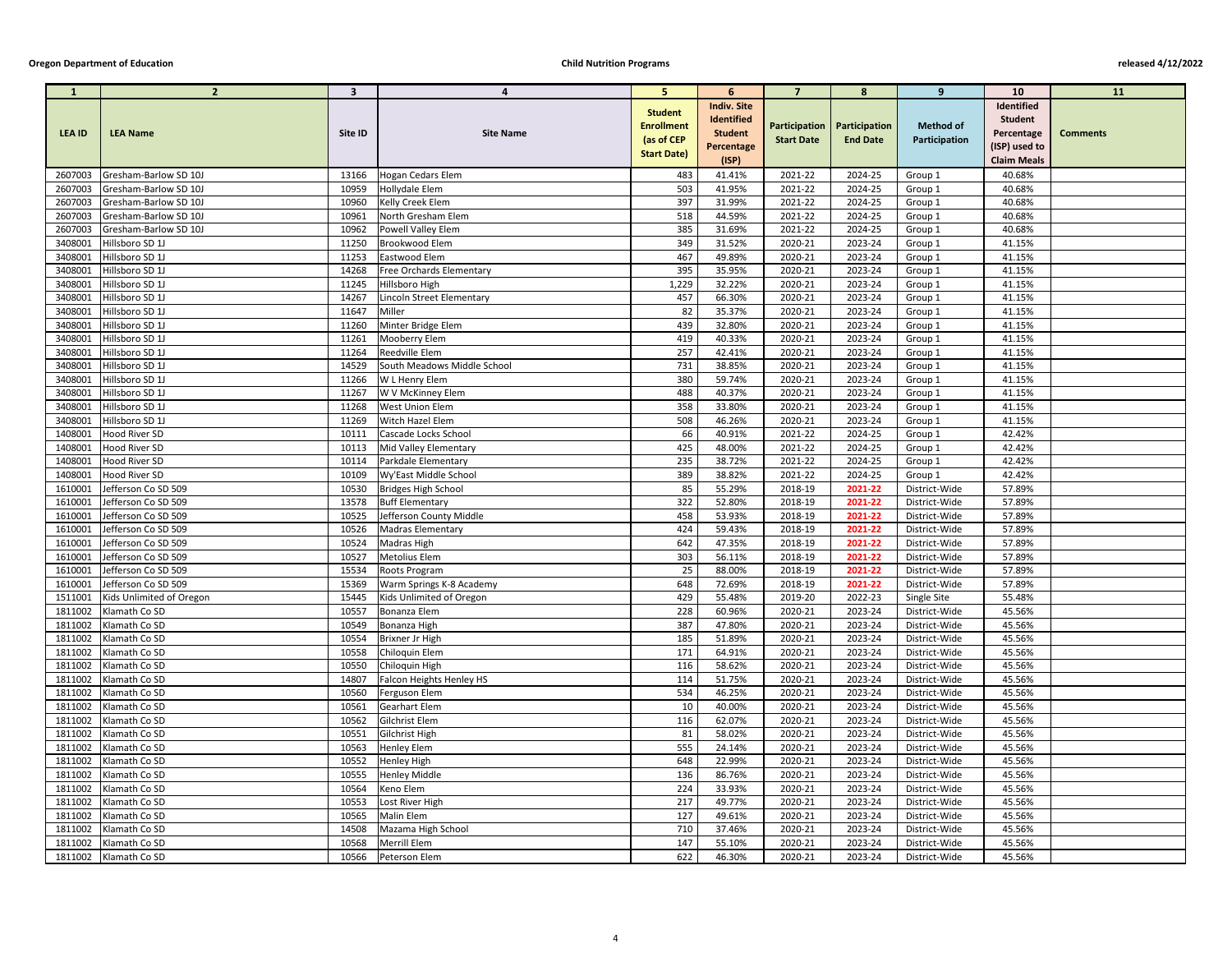| $\mathbf{1}$       | $2^{\circ}$                          | $\overline{\mathbf{3}}$ | 4                                      | $\overline{\mathbf{5}}$                                                 | 6                                                                | $\overline{7}$     | 8                                                       | 9                                 | <b>10</b>                                                   | <b>11</b>       |
|--------------------|--------------------------------------|-------------------------|----------------------------------------|-------------------------------------------------------------------------|------------------------------------------------------------------|--------------------|---------------------------------------------------------|-----------------------------------|-------------------------------------------------------------|-----------------|
| <b>LEA ID</b>      | <b>LEA Name</b>                      | Site ID                 | <b>Site Name</b>                       | <b>Student</b><br><b>Enrollment</b><br>(as of CEP<br><b>Start Date)</b> | <b>Indiv. Site</b><br>Identified<br><b>Student</b><br>Percentage | <b>Start Date</b>  | <b>Participation   Participation</b><br><b>End Date</b> | <b>Method of</b><br>Participation | Identified<br><b>Student</b><br>Percentage<br>(ISP) used to | <b>Comments</b> |
|                    |                                      |                         |                                        |                                                                         | (ISP)                                                            |                    |                                                         |                                   | <b>Claim Meals</b>                                          |                 |
| 1811002            | Klamath Co SD                        | 10567                   | Shasta Elem                            | 592                                                                     | 51.01%                                                           | 2020-21            | 2023-24                                                 | District-Wide                     | 45.56%                                                      |                 |
| 1811002            | Klamath Co SD                        | 10569                   | <b>Stearns Elem</b>                    | 324                                                                     | 71.60%                                                           | 2020-21            | 2023-24                                                 | District-Wide                     | 45.56%                                                      |                 |
| 1811005            | Klamath Falls SD                     | 10125                   | Joseph Conger Elementary               | 387                                                                     | 62.02%                                                           | 2020-21            | 2023-24                                                 | District-Wide                     | 55.10%                                                      |                 |
| 1811005            | Klamath Falls SD                     | 15677                   | Klamath Learning Center                | 156                                                                     | 66.03%                                                           | 2020-21            | 2023-24                                                 | District-Wide                     | 55.10%                                                      |                 |
| 1811005            | Klamath Falls SD                     | 10121                   | Klamath Union High School              | 604                                                                     | 46.19%                                                           | 2020-21            | 2023-24                                                 | District-Wide                     | 55.10%                                                      |                 |
| 1811005<br>1811005 | Klamath Falls SD<br>Klamath Falls SD | 10126<br>10127          | Mills Elementary<br>Pelican Elementary | 371<br>230                                                              | 81.94%<br>54.35%                                                 | 2020-21<br>2020-21 | 2023-24<br>2023-24                                      | District-Wide<br>District-Wide    | 55.10%<br>55.10%                                            |                 |
| 1811005            | <b>Klamath Falls SD</b>              | 10123                   | Ponderosa Jr High                      | 619                                                                     | 53.31%                                                           | 2020-21            | 2023-24                                                 | District-Wide                     | 55.10%                                                      |                 |
| 1811005            | <b>Klamath Falls SD</b>              | 10129                   | Roosevelt Elementary                   | 386                                                                     | 35.23%                                                           | 2020-21            | 2023-24                                                 | District-Wide                     | 55.10%                                                      |                 |
| 3112001            | LaGrande SD                          | 11159                   | Central Elem                           | 409                                                                     | 38.39%                                                           | 2021-22            | 2024-25                                                 | District-Wide                     | 40.44%                                                      |                 |
| 3112001            | LaGrande SD                          | 11160                   | Greenwood Elem                         | 284                                                                     | 61.97%                                                           | 2021-22            | 2024-25                                                 | District-Wide                     | 40.44%                                                      |                 |
| 3112001            | LaGrande SD                          | 11161                   | <b>Island City Elem</b>                | 271                                                                     | 41.70%                                                           | 2021-22            | 2024-25                                                 | District-Wide                     | 40.44%                                                      |                 |
| 3112001            | LaGrande SD                          | 11157                   | La Grande High                         | 650                                                                     | 32.00%                                                           | 2021-22            | 2024-25                                                 | District-Wide                     | 40.44%                                                      |                 |
| 3112001            | LaGrande SD                          | 11158                   | La Grande Middle                       | 552                                                                     | 40.22%                                                           | 2021-22            | 2024-25                                                 | District-Wide                     | 40.44%                                                      |                 |
| 2212001            | Lebanon Community SD 9               | 10764                   | Cascades School                        | 476                                                                     | 48.32%                                                           | 2021-22            | 2024-25                                                 | District-Wide                     | 41.67%                                                      |                 |
| 2212001            | Lebanon Community SD 9               | 10767                   | <b>Green Acres Elem</b>                | 258                                                                     | 61.63%                                                           | 2021-22            | 2024-25                                                 | District-Wide                     | 41.67%                                                      |                 |
| 2212001            | Lebanon Community SD 9               | 10768                   | Hamilton Creek Elem                    | 233                                                                     | 42.06%                                                           | 2021-22            | 2024-25                                                 | District-Wide                     | 41.67%                                                      |                 |
| 2212001            | Lebanon Community SD 9               | 10769                   | Lacomb Elem                            | 179                                                                     | 36.31%                                                           | 2021-22            | 2024-25                                                 | District-Wide                     | 41.67%                                                      |                 |
| 2212001            | Lebanon Community SD 9               | 10759                   | Lebanon High                           | 1,188                                                                   | 35.27%                                                           | 2021-22            | 2024-25                                                 | District-Wide                     | 41.67%                                                      |                 |
| 2212001            | Lebanon Community SD 9               | 13031                   | Pioneer School                         | 257                                                                     | 49.03%                                                           | 2021-22            | 2024-25                                                 | District-Wide                     | 41.67%                                                      |                 |
| 2212001            | Lebanon Community SD 9               | 13030                   | <b>Riverview School</b>                | 275                                                                     | 33.45%                                                           | 2021-22            | 2024-25                                                 | District-Wide                     | 41.67%                                                      |                 |
| 2212001            | Lebanon Community SD 9               | 10762                   | Seven Oak Middle                       | 604                                                                     | 42.55%                                                           | 2021-22            | 2024-25                                                 | District-Wide                     | 41.67%                                                      |                 |
| 2112001            | Lincoln Co SD                        | 10734                   | <b>Crestview Heights</b>               | 316                                                                     | 47.47%                                                           | 2019-20            | 2022-23                                                 | District-Wide                     | 40.60%                                                      |                 |
| 2112001            | Lincoln Co SD                        | 10728                   | Eddyville Charter School               | 194                                                                     | 31.96%                                                           | 2019-20            | 2022-23                                                 | District-Wide                     | 40.60%                                                      |                 |
| 2112001            | Lincoln Co SD                        | 10717                   | Newport High                           | 631                                                                     | 31.54%                                                           | 2019-20            | 2022-23                                                 | District-Wide                     | 40.60%                                                      |                 |
|                    | 2112001   Lincoln Co SD              | 10722                   | Newport Middle School                  | 468                                                                     | 33.12%                                                           | 2019-20            | 2022-23                                                 | District-Wide                     | 40.60%                                                      |                 |
| 2112001            | Lincoln Co SD                        | 10730                   | Oceanlake Elem                         | 375                                                                     | 51.47%                                                           | 2019-20            | 2022-23                                                 | District-Wide                     | 40.60%                                                      |                 |
| 2112001            | Lincoln Co SD                        | 14711                   | Olalla Center                          | 6                                                                       | 66.67%                                                           | 2019-20            | 2022-23                                                 | District-Wide                     | 40.60%                                                      |                 |
| 2112001            | Lincoln Co SD                        | 10731                   | Sam Case Elem                          | 470                                                                     | 38.09%                                                           | 2019-20            | 2022-23                                                 | District-Wide                     | 40.60%                                                      |                 |
| 2112001            | Lincoln Co SD                        | 10732                   | Siletz Valley School                   | 204                                                                     | 55.39%                                                           | 2019-20            | 2022-23                                                 | District-Wide                     | 40.60%                                                      |                 |
| 2112001            | Lincoln Co SD                        | 10733                   | Taft Elem                              | 540                                                                     | 49.07%                                                           | 2019-20            | 2022-23                                                 | District-Wide                     | 40.60%                                                      |                 |
| 2112001            | Lincoln Co SD                        | 10718                   | <b>Taft High</b>                       | 749                                                                     | 41.12%                                                           | 2019-20            | 2022-23                                                 | District-Wide                     | 40.60%                                                      |                 |
| 2112001            | Lincoln Co SD                        | 10724                   | <b>Toledo Elementary</b>               | 427                                                                     | 40.52%                                                           | 2019-20            | 2022-23                                                 | District-Wide                     | 40.60%                                                      |                 |
| 2112001            | Lincoln Co SD                        | 10719                   | <b>Toledo High</b>                     | 307                                                                     | 33.22%                                                           | 2019-20            | 2022-23                                                 | District-Wide                     | 40.60%                                                      |                 |
| 2112001            | Lincoln Co SD                        | 10720                   | <b>Waldport High</b>                   | 259                                                                     | 37.07%                                                           | 2019-20            | 2022-23                                                 | District-Wide                     | 40.60%                                                      |                 |
| 2112001            | Lincoln Co SD                        | 15633                   | Yaquina View Elementary                | 445                                                                     | 42.70%                                                           | 2019-20            | 2022-23                                                 | District-Wide                     | 40.60%                                                      |                 |
| 1212001            | Long Creek SD 17                     | 10461                   | Long Creek School                      | 41                                                                      | 53.66%                                                           | 2019-20            | 2022-23                                                 | District-Wide                     | 53.66%                                                      |                 |
| 2012005            | Lowell SD 71                         | 10661                   | Lowell High                            | 190                                                                     | 40.53%                                                           | 2019-20            | 2022-23                                                 | <b>Single Site</b>                | 40.53%                                                      |                 |
| 2012005            | Lowell SD 71                         | 10662                   | Lundy Elem                             | 171                                                                     | 46.20%                                                           | 2019-20            | 2022-23                                                 | Single Site                       | 46.20%                                                      |                 |
| 2013001<br>2013001 | Mapleton SD 32                       | 14211<br>10664          | <b>Mapleton Elementary</b>             | 73<br>70                                                                | 63.01%<br>50.00%                                                 | 2018-19<br>2018-19 | 2021-22<br>2021-22                                      | District-Wide                     | 56.64%<br>56.64%                                            |                 |
| 2013003            | Mapleton SD 32<br>McKenzie SD 68     | 10669                   | Mapleton Jr/Sr High<br>MRCS K-12       | 199                                                                     | 47.74%                                                           | 2019-20            | 2022-23                                                 | District-Wide                     | 47.74%                                                      |                 |
| 3613001            | McMinnville SD 40                    | 11302                   | A Duniway Middle                       | 835                                                                     | 34.25%                                                           | 2021-22            | 2024-25                                                 | District-Wide<br>District-Wide    | 41.47%                                                      |                 |
| 3613001            | McMinnville SD 40                    | 11305                   | Columbus Elem                          | 445                                                                     | 42.92%                                                           | 2021-22            | 2024-25                                                 | District-Wide                     | 41.47%                                                      |                 |
| 3613001            | McMinnville SD 40                    | 11303                   | F Patton Middle                        | 816                                                                     | 41.67%                                                           | 2021-22            | 2024-25                                                 | District-Wide                     | 41.47%                                                      |                 |
| 3613001            | McMinnville SD 40                    | 11677                   | Grandhaven                             | 428                                                                     | 44.86%                                                           | 2021-22            | 2024-25                                                 | District-Wide                     | 41.47%                                                      |                 |
| 3613001            | McMinnville SD 40                    | 11308                   | Newby Elem                             | 448                                                                     | 43.08%                                                           | 2021-22            | 2024-25                                                 | District-Wide                     | 41.47%                                                      |                 |
| 3613001            | McMinnville SD 40                    | 14226                   | Sue Buel Elementary                    | 443                                                                     | 52.14%                                                           | 2021-22            | 2024-25                                                 | District-Wide                     | 41.47%                                                      |                 |
| 3613001            | McMinnville SD 40                    | 11309                   | <b>Wascher Elem</b>                    | 402                                                                     | 37.31%                                                           | 2021-22            | 2024-25                                                 | District-Wide                     | 41.47%                                                      |                 |
| 1513001            | Medford SD 549                       | 10498                   | Abraham Lincoln Elem                   | 570                                                                     | 26.32%                                                           | 2020-21            | 2023-24                                                 | Group 1                           | 40.57%                                                      |                 |
| 1513001            | Medford SD 549                       | 14407                   | Central Medford High                   | 206                                                                     | 49.03%                                                           | 2020-21            | 2023-24                                                 | Group 1                           | 40.57%                                                      |                 |
|                    |                                      |                         |                                        |                                                                         |                                                                  |                    |                                                         |                                   |                                                             |                 |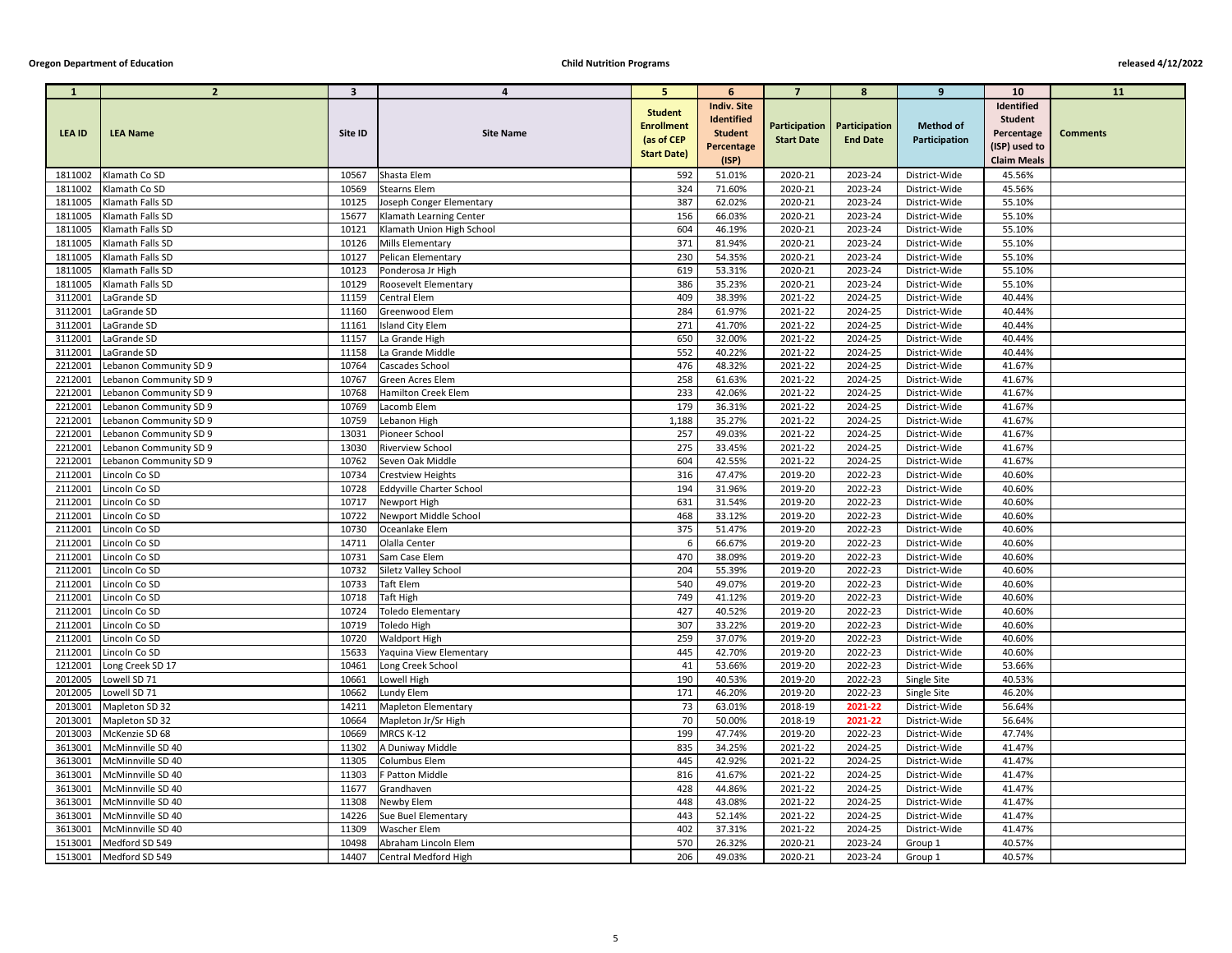| $\mathbf{1}$       | $\overline{2}$                          | $\overline{\mathbf{3}}$ | 4                                   | 5.                                                | 6                                                                       | $\overline{7}$     | 8                                                       | 9                                 | <b>10</b>                                                   | <b>11</b>       |
|--------------------|-----------------------------------------|-------------------------|-------------------------------------|---------------------------------------------------|-------------------------------------------------------------------------|--------------------|---------------------------------------------------------|-----------------------------------|-------------------------------------------------------------|-----------------|
| <b>LEA ID</b>      | <b>LEA Name</b>                         | Site ID                 | <b>Site Name</b>                    | <b>Student</b><br><b>Enrollment</b><br>(as of CEP | <b>Indiv. Site</b><br><b>Identified</b><br><b>Student</b><br>Percentage | <b>Start Date</b>  | <b>Participation   Participation</b><br><b>End Date</b> | <b>Method of</b><br>Participation | Identified<br><b>Student</b><br>Percentage<br>(ISP) used to | <b>Comments</b> |
|                    |                                         |                         |                                     | <b>Start Date)</b>                                | (ISP)                                                                   |                    |                                                         |                                   | <b>Claim Meals</b>                                          |                 |
| 1513001            | Medford SD 549                          | 10499                   | Griffin Creek Elem                  | 604                                               | 34.77%                                                                  | 2020-21            | 2023-24                                                 | Group 1                           | 40.57%                                                      |                 |
| 1513001            | Medford SD 549                          | 10496                   | <b>Hedrick Middle</b>               | 1,042                                             | 34.36%                                                                  | 2020-21            | 2023-24                                                 | Group 1                           | 40.57%                                                      |                 |
| 1513001            | Medford SD 549                          | 10500                   | Hoover Elem                         | 709                                               | 22.71%                                                                  | 2020-21            | 2023-24                                                 | Group 1                           | 40.57%                                                      |                 |
| 1513001            | Medford SD 549                          | 10501                   | <b>Howard Elem</b>                  | 410                                               | 47.80%                                                                  | 2020-21            | 2023-24                                                 | Group 1                           | 40.57%                                                      |                 |
| 1513001            | Medford SD 549                          | 10502                   | Jackson Elementary                  | 405                                               | 72.10%                                                                  | 2020-21            | 2023-24                                                 | Group 1                           | 40.57%                                                      |                 |
| 1513001            | Medford SD 549                          | 10503                   | Jacksonville Elem                   | 439                                               | 25.06%                                                                  | 2020-21            | 2023-24                                                 | Group 1                           | 40.57%                                                      |                 |
| 1513001            | Medford SD 549                          | 10504                   | Jefferson Elem                      | 480                                               | 56.88%                                                                  | 2020-21            | 2023-24                                                 | Group 1                           | 40.57%                                                      |                 |
| 1513001            | Medford SD 549                          | 10505                   | <b>Kennedy Elem</b>                 | 600                                               | 49.83%                                                                  | 2020-21            | 2023-24                                                 | Group 1                           | 40.57%                                                      |                 |
| 1513001            | Medford SD 549                          | 14806                   | Madrone Trail Public Charter        | 238                                               | 31.93%                                                                  | 2020-21            | 2023-24                                                 | Group 1                           | 40.57%                                                      |                 |
| 1513001            | Medford SD 549                          | 10497                   | McLoughlin Middle                   | 1,007                                             | 47.77%                                                                  | 2020-21            | 2023-24                                                 | Group 1                           | 40.57%                                                      |                 |
| 1513001            | Medford SD 549                          | 10494                   | North Medford High                  | 1,667                                             | 31.97%                                                                  | 2020-21            | 2023-24                                                 | Group 1                           | 40.57%                                                      |                 |
| 1513001            | Medford SD 549                          | 10507                   | Oak Grove                           | 472                                               | 52.75%                                                                  | 2020-21            | 2023-24                                                 | Group 1                           | 40.57%                                                      |                 |
| 1513001            | Medford SD 549                          | 10508                   | Roosevelt Elem                      | 426                                               | 58.45%                                                                  | 2020-21            | 2023-24                                                 | Group 1                           | 40.57%                                                      |                 |
| 1513001            | Medford SD 549                          | 10509                   | Ruch Elem                           | 215                                               | 25.12%                                                                  | 2020-21            | 2023-24                                                 | Group 1                           | 40.57%                                                      |                 |
| 1513001            | Medford SD 549                          | 10495                   | South Medford High                  | 1,776                                             | 32.94%                                                                  | 2020-21            | 2023-24                                                 | Group 1                           | 40.57%                                                      |                 |
| 1513001            | Medford SD 549                          | 10510                   | <b>Washington Elem</b>              | 359                                               | 69.08%                                                                  | 2020-21            | 2023-24                                                 | Group 1                           | 40.57%                                                      |                 |
| 1513001            | Medford SD 549                          | 10511                   | Wilson Elem                         | 472                                               | 59.96%                                                                  | 2020-21            | 2023-24                                                 | Group 1                           | 40.57%                                                      |                 |
| 3013001            | Milton-Freewater SD 7                   | 11129                   | <b>Central Middle</b>               | 400                                               | 46.25%                                                                  | 2021-22            | 2024-25                                                 | District-Wide                     | 44.69%                                                      |                 |
| 3013001            | Milton-Freewater SD 7                   | 11130                   | Ferndale Elem                       | 266                                               | 42.86%                                                                  | 2021-22            | 2024-25                                                 | District-Wide                     | 44.69%                                                      |                 |
| 3013001            | Milton-Freewater SD 7                   | 16086                   | <b>Gib Olinger Elementary</b>       | 507                                               | 49.11%                                                                  | 2021-22            | 2024-25                                                 | District-Wide                     | 44.69%                                                      |                 |
| 3013001            | Milton-Freewater SD 7                   | 11128                   | McLoughlin High                     | 503                                               | 39.96%                                                                  | 2021-22            | 2024-25                                                 | District-Wide                     | 44.69%                                                      |                 |
| 2513001            | Morrow Co SD                            | 10918                   | A C Houghton Elem                   | 264                                               | 50.00%                                                                  | 2020-21            | 2023-24                                                 | District-Wide                     | 42.09%                                                      |                 |
| 2513001            | Morrow Co SD                            | 10919                   | <b>Heppner Elem</b>                 | 188                                               | 20.74%                                                                  | 2020-21            | 2023-24                                                 | District-Wide                     | 42.09%                                                      |                 |
| 2513001            | Morrow Co SD                            | 10914                   | Heppner High                        | 147                                               | 15.65%                                                                  | 2020-21            | 2023-24                                                 | District-Wide                     | 42.09%                                                      |                 |
| 2513001            | Morrow Co SD                            | 13374                   | <b>Irrigon Elementary</b>           | 210                                               | 43.81%                                                                  | 2020-21            | 2023-24                                                 | District-Wide                     | 42.09%                                                      |                 |
| 2513001            | Morrow Co SD                            | 10917                   | Irrigon Jr/Sr High School           | 364                                               | 44.51%                                                                  | 2020-21            | 2023-24                                                 | District-Wide<br>District-Wide    | 42.09%                                                      |                 |
| 2513001<br>2513001 | Morrow Co SD<br>Morrow Co SD            | 13505<br>10916          | <b>Morrow Education Center</b>      | 71<br>470                                         | 42.25%<br>43.62%                                                        | 2020-21<br>2020-21 | 2023-24<br>2023-24                                      |                                   | 42.09%<br>42.09%                                            |                 |
| 2513001            | Morrow Co SD                            | 10921                   | Riverside High<br>Sam Boardman Elem | 374                                               | 51.34%                                                                  | 2020-21            | 2023-24                                                 | District-Wide<br>District-Wide    | 42.09%                                                      |                 |
| 2513001            | Morrow Co SD                            | 13373                   | <b>Windy River Elementary</b>       | 264                                               | 43.56%                                                                  | 2020-21            | 2023-24                                                 | District-Wide                     | 42.09%                                                      |                 |
| 2613006            | Mt. Scott Learning Center               | 13059                   | Mt. Scott Learning Center           | 153                                               | 48.37%                                                                  | 2021-22            | 2024-25                                                 | District-Wide                     | 48.37%                                                      |                 |
| 0613002            | Myrtle Point SD 41                      | 10371                   | Myrtle Crest School                 | 326                                               | 41.72%                                                                  | 2020-21            | 2023-24                                                 | Single Site                       | 41.72%                                                      |                 |
| 2614007            | Native American Youth and Family Center | 13859                   | Early College Academy               | 54                                                | 62.96%                                                                  | 2018-19            | 2021-22                                                 | District-Wide                     | 62.96%                                                      |                 |
| 2914002            | Nestucca Valley SD 101J                 | 11106                   | Nestucca High                       | 220                                               | 38.18%                                                                  | 2020-21            | 2023-24                                                 | District-Wide                     | 42.80%                                                      |                 |
| 2914002            | Nestucca Valley SD 101J                 | 11108                   | <b>Nestucca Valley Elem</b>         | 266                                               | 46.62%                                                                  | 2020-21            | 2023-24                                                 | District-Wide                     | 42.80%                                                      |                 |
| 2014003            | Network Charter School                  | 13580                   | Network Charter School              | 115                                               | 44.35%                                                                  | 2020-21            | 2023-24                                                 | District-Wide                     | 44.35%                                                      |                 |
| 3614001            | Newberg SD 29J                          | 11315                   | <b>Edwards Elem</b>                 | 566                                               | 46.11%                                                                  | 2018-19            | 2021-22                                                 | Group 1                           | 45.05%                                                      |                 |
| 3614001            | Newberg SD 29J                          | 15393                   | Springbrook Education Center        | 151                                               | 41.06%                                                                  | 2018-19            | 2021-22                                                 | Group 1                           | 45.05%                                                      |                 |
| 0614001            | North Bend SD 13                        | 10377                   | <b>Hillcrest Elem</b>               | 461                                               | 42.95%                                                                  | 2020-21            | 2023-24                                                 | Group 1                           | 42.21%                                                      |                 |
| 0614001            | North Bend SD 13                        | 10378                   | North Bay Elem                      | 473                                               | 48.20%                                                                  | 2020-21            | 2023-24                                                 | Group 1                           | 42.21%                                                      |                 |
| 0614001            | North Bend SD 13                        | 10375                   | North Bend Middle School            | 561                                               | 36.54%                                                                  | 2020-21            | 2023-24                                                 | Group 1                           | 42.21%                                                      |                 |
| 0314001            | North Clackamas SD 12                   | 10256                   | Lewelling Elem                      | 327                                               | 41.28%                                                                  | 2020-21            | 2023-24                                                 | Group 1                           | 44.23%                                                      |                 |
| 0314001            | North Clackamas SD 12                   | 10246                   | Rowe Middle                         | 819                                               | 40.78%                                                                  | 2020-21            | 2023-24                                                 | Group 1                           | 44.23%                                                      |                 |
| 0314001            | North Clackamas SD 12                   | 10267                   | <b>Whitcomb Elem</b>                | 380                                               | 54.21%                                                                  | 2020-21            | 2023-24                                                 | Group 1                           | 44.23%                                                      |                 |
| 0314001            | North Clackamas SD 12                   | 10257                   | Linwood Elem                        | 282                                               | 48.94%                                                                  | 2020-21            | 2023-24                                                 | Group 2                           | 46.72%                                                      |                 |
| 0314001            | North Clackamas SD 12                   | 13196                   | New Urban High School               | 129                                               | 41.86%                                                                  | 2020-21            | 2023-24                                                 | Group 2                           | 46.72%                                                      |                 |
| 1014001            | North Douglas SD 22                     | 10421                   | North Douglas Elem. Cafeteria       | 284                                               | 48.24%                                                                  | 2019-20            | 2022-23                                                 | District-Wide                     | 43.96%                                                      |                 |
| 1014001            | North Douglas SD 22                     | 10420                   | North Douglas High                  | 80                                                | 28.75%                                                                  | 2019-20            | 2022-23                                                 | District-Wide                     | 43.96%                                                      |                 |
| 3314003            | North Wasco Co. SD                      | 13353                   | Chenowith Elem                      | 332                                               | 67.77%                                                                  | 2020-21            | 2023-24                                                 | Group 1                           | 47.85%                                                      |                 |
| 3314003            | North Wasco Co. SD                      | 13357                   | Colonel Wright Elem                 | 258                                               | 50.00%                                                                  | 2020-21            | 2023-24                                                 | Group 1                           | 47.85%                                                      |                 |
| 3314003            | North Wasco Co. SD                      | 13358                   | Dry Hollow Elem                     | 392                                               | 45.92%                                                                  | 2020-21            | 2023-24                                                 | Group 1                           | 47.85%                                                      |                 |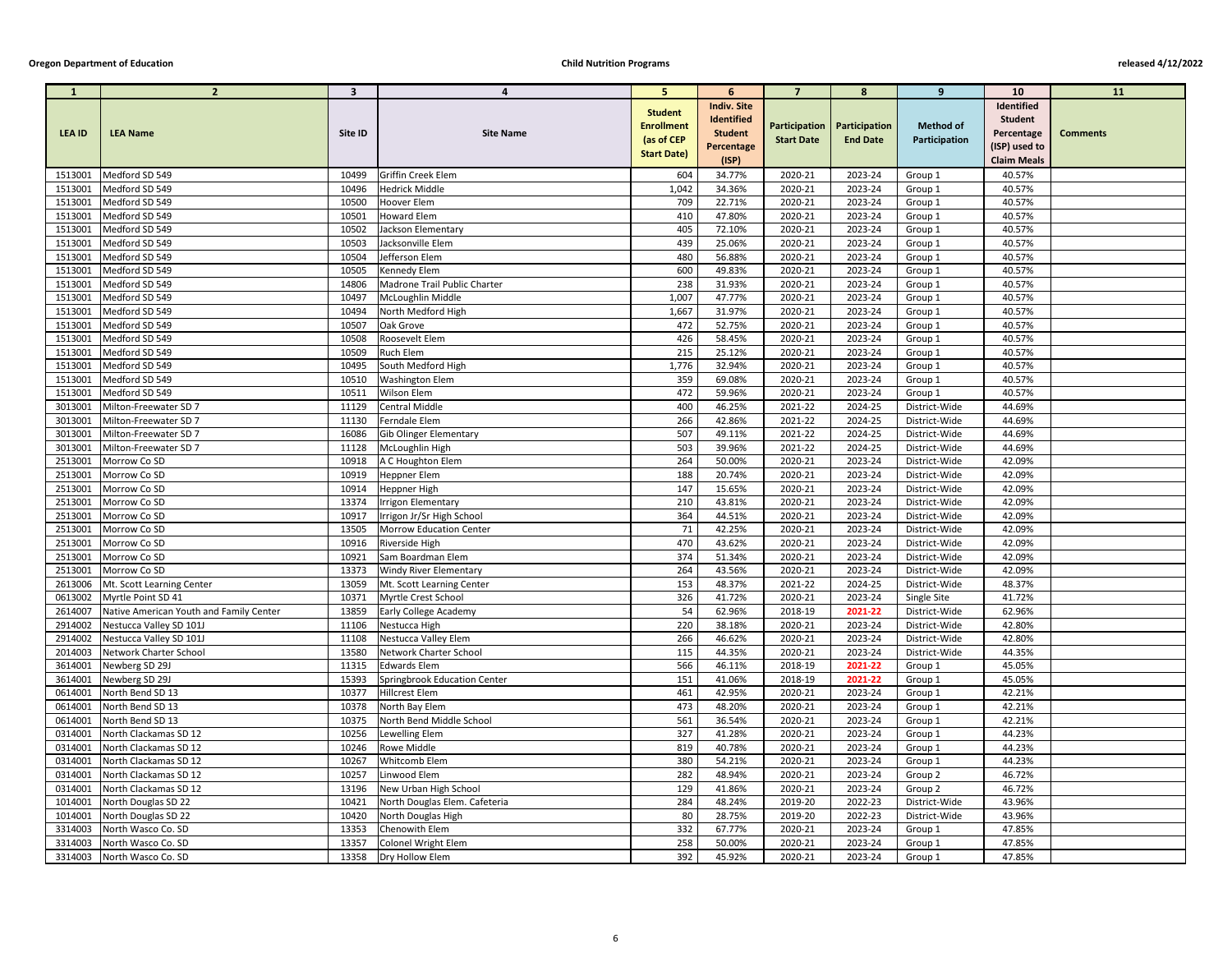| -1                 | $\overline{2}$             | $\overline{\mathbf{3}}$ | 4                                      | -5.                                                                     | 6                                                                         | $\overline{7}$     | -8                                                      | 9                                 | <b>10</b>                                                                         | <b>11</b>       |
|--------------------|----------------------------|-------------------------|----------------------------------------|-------------------------------------------------------------------------|---------------------------------------------------------------------------|--------------------|---------------------------------------------------------|-----------------------------------|-----------------------------------------------------------------------------------|-----------------|
| <b>LEA ID</b>      | <b>LEA Name</b>            | Site ID                 | <b>Site Name</b>                       | <b>Student</b><br><b>Enrollment</b><br>(as of CEP<br><b>Start Date)</b> | <b>Indiv. Site</b><br>Identified<br><b>Student</b><br>Percentage<br>(ISP) | <b>Start Date</b>  | <b>Participation   Participation</b><br><b>End Date</b> | <b>Method of</b><br>Participation | Identified<br><b>Student</b><br>Percentage<br>(ISP) used to<br><b>Claim Meals</b> | <b>Comments</b> |
| 3314003            | North Wasco Co. SD         | 13359                   | The Dalles High                        | 1,009                                                                   | 39.15%                                                                    | 2020-21            | 2023-24                                                 | Group 1                           | 47.85%                                                                            |                 |
| 3314003            | North Wasco Co. SD         | 13360                   | The Dalles Middle                      | 648                                                                     | 50.77%                                                                    | 2020-21            | 2023-24                                                 | Group 1                           | 47.85%                                                                            |                 |
| 3314003            | North Wasco Co. SD         | 15120                   | Wahtonka Campus                        | 30                                                                      | 63.33%                                                                    | 2020-21            | 2023-24                                                 | Group 1                           | 47.85%                                                                            |                 |
| 2314001            | Nyssa SD 26                | 15720                   | Nyssa Early Head Start Program         | 19                                                                      | 100.00%                                                                   | 2021-22            | 2024-25                                                 | District-Wide                     | 70.92%                                                                            |                 |
| 2314001            | Nyssa SD 26                | 10800                   | Nyssa Elem                             | 542                                                                     | 72.88%                                                                    | 2021-22            | 2024-25                                                 | District-Wide                     | 70.92%                                                                            |                 |
| 2314001            | Nyssa SD 26                | 10798                   | Nyssa High                             | 338                                                                     | 65.38%                                                                    | 2021-22            | 2024-25                                                 | District-Wide                     | 70.92%                                                                            |                 |
| 2314001            | Nyssa SD 26                | 10799                   | Nyssa Middle                           | 277                                                                     | 71.84%                                                                    | 2021-22            | 2024-25                                                 | District-Wide                     | 70.92%                                                                            |                 |
| 2015001            | Oakridge SD 76             | 10672                   | Oakridge Elem                          | 312                                                                     | 56.09%                                                                    | 2020-21            | 2023-24                                                 | District-Wide                     | 51.54%                                                                            |                 |
| 2015001            | Oakridge SD 76             | 13799                   | Oakridge Jr/Sr High                    | 80                                                                      | 56.25%                                                                    | 2020-21            | 2023-24                                                 | District-Wide                     | 51.54%                                                                            |                 |
| 2015001            | Oakridge SD 76             | 15188                   | Westridge Alternative Education Prog.  | 159                                                                     | 40.25%                                                                    | 2020-21            | 2023-24                                                 | District-Wide                     | 51.54%                                                                            |                 |
| 2315001            | Ontario SD                 | 10804                   | Aiken Elem                             | 292                                                                     | 55.82%                                                                    | 2018-19            | 2021-22                                                 | Group 1                           | 65.49%                                                                            |                 |
| 2315001            | Ontario SD                 | 10803                   | Alameda Elem                           | 398                                                                     | 59.80%                                                                    | 2018-19            | 2021-22                                                 | Group 1                           | 65.49%                                                                            |                 |
| 2315001            | Ontario SD                 | 10805                   | Cairo Elem                             | 147                                                                     | 68.03%                                                                    | 2018-19            | 2021-22                                                 | Group 1                           | 65.49%                                                                            |                 |
| 2315001            | Ontario SD                 | 10806                   | May Roberts Elem                       | 389                                                                     | 78.66%                                                                    | 2018-19            | 2021-22                                                 | Group 1                           | 65.49%                                                                            |                 |
| 2315001            | Ontario SD                 | 10802                   | <b>Ontario Middle</b>                  | 330                                                                     | 64.24%                                                                    | 2018-19            | 2021-22                                                 | Group 1                           | 65.49%                                                                            |                 |
| 2315001            | Ontario SD                 | 10807                   | Pioneer Elem                           | 110                                                                     | 65.45%                                                                    | 2018-19            | 2021-22                                                 | Group 1                           | 65.49%                                                                            |                 |
| 0315002            | Oregon City SD 62          | 16047                   | Clackamas ESD                          | 121                                                                     | 100.00%                                                                   | 2020-21            | 2023-24                                                 | Group 1                           | 40.33%                                                                            |                 |
| 2616002            | Parkrose SD 3              | 10965                   | Parkrose High                          | 949                                                                     | 37.20%                                                                    | 2020-21            | 2023-24                                                 | District-Wide                     | 42.02%                                                                            |                 |
| 2616002            | Parkrose SD 3              | 10966                   | Parkrose Middle                        | 773                                                                     | 43.60%                                                                    | 2020-21            | 2023-24                                                 | District-Wide                     | 42.02%                                                                            |                 |
| 2616002            | Parkrose SD 3              | 10967                   | Prescott Elem                          | 355                                                                     | 47.04%                                                                    | 2020-21            | 2023-24                                                 | District-Wide                     | 42.02%                                                                            |                 |
| 2616002            | Parkrose SD 3              | 10968                   | <b>Russell Elem</b>                    | 379                                                                     | 38.52%                                                                    | 2020-21            | 2023-24                                                 | District-Wide                     | 42.02%                                                                            |                 |
| 2616002            | Parkrose SD 3              | 10969                   | Sacramento Elem                        | 302                                                                     | 40.07%                                                                    | 2020-21            | 2023-24                                                 | District-Wide                     | 42.02%                                                                            |                 |
| 2616002            | Parkrose SD 3              | 10970                   | Shaver Elem                            | 305                                                                     | 53.44%                                                                    | 2020-21            | 2023-24                                                 | District-Wide                     | 42.02%                                                                            |                 |
| 3016001            | Pendleton SD 16            | 11136                   | McKay Creek Elem                       | 238                                                                     | 26.05%                                                                    | 2021-22            | 2024-25                                                 | District-Wide                     | 40.17%                                                                            |                 |
| 3016001            | Pendleton SD 16            | 15606                   | Pendleton Early Learning Center (PELC) | 306                                                                     | 58.82%                                                                    | 2021-22            | 2024-25                                                 | District-Wide                     | 40.17%                                                                            |                 |
| 3016001            | Pendleton SD 16            | 11133                   | Pendleton High                         | 784                                                                     | 24.62%                                                                    | 2021-22            | 2024-25                                                 | District-Wide                     | 40.17%                                                                            |                 |
| 3016001            | Pendleton SD 16            | 11137                   | Sherwood Heights Elem                  | 451                                                                     | 52.33%                                                                    | 2021-22            | 2024-25                                                 | District-Wide                     | 40.17%                                                                            |                 |
| 3016001            | Pendleton SD 16            | 11134                   | Sunridge Middle                        | 666                                                                     | 38.44%                                                                    | 2021-22            | 2024-25                                                 | District-Wide                     | 40.17%                                                                            |                 |
| 3016001            | Pendleton SD 16            | 11138                   | <b>Washington Elem</b>                 | 393                                                                     | 54.20%                                                                    | 2021-22            | 2024-25                                                 | District-Wide                     | 40.17%                                                                            |                 |
| 1016002            | Phoenix School of Roseburg | 11356                   | Phoenix School                         | 166                                                                     | 45.78%                                                                    | 2019-20            | 2022-23                                                 | District-Wide                     | 45.78%                                                                            |                 |
| 1516001            | Phoenix-Talent SD          | 13385                   | Armadillo Technical Institute          | 84                                                                      | 51.19%                                                                    | 2020-21            | 2023-24                                                 | District-Wide                     | 48.48%                                                                            |                 |
| 1516001            | Phoenix-Talent SD          | 10515                   | Orchard Hill Elem                      | 405                                                                     | 51.11%                                                                    | 2020-21            | 2023-24                                                 | District-Wide                     | 48.48%                                                                            |                 |
| 1516001            | Phoenix-Talent SD          | 10516                   | Phoenix Elem                           | 374                                                                     | 63.64%                                                                    | 2020-21            | 2023-24                                                 | District-Wide                     | 48.48%                                                                            |                 |
| 1516001            | Phoenix-Talent SD          | 10513                   | Phoenix High                           | 654                                                                     | 41.13%                                                                    | 2020-21            | 2023-24                                                 | District-Wide                     | 48.48%                                                                            |                 |
| 1516001            | Phoenix-Talent SD          | 10517                   | Talent Elem                            | 454                                                                     | 43.39%                                                                    | 2020-21            | 2023-24                                                 | District-Wide                     | 48.48%                                                                            |                 |
| 1516001            | Phoenix-Talent SD          | 10514                   | <b>Talent Middle</b>                   | 564                                                                     | 48.76%                                                                    | 2020-21            | 2023-24                                                 | District-Wide                     | 48.48%                                                                            |                 |
| 3016002            | Pilot Rock SD 2            | 11142                   | Pilot Rock Elem                        | 138                                                                     | 47.10%                                                                    | 2020-21            | 2023-24                                                 | District-Wide                     | 41.08%                                                                            |                 |
| 3016002            | Pilot Rock SD 2            | 11141                   | Pilot Rock High                        | 176                                                                     | 36.36%                                                                    | 2020-21            | 2023-24                                                 | District-Wide                     | 41.08%                                                                            |                 |
| 0816001            | Port Orford-Langlois SD    | 10386                   | Driftwood Elem                         | 177                                                                     | 49.72%                                                                    | 2020-21            | 2023-24                                                 | District-Wide                     | 45.25%                                                                            |                 |
| 0816001            | Port Orford-Langlois SD    | 10384                   | Pacific High                           | 44                                                                      | 27.27%                                                                    | 2020-21            | 2023-24                                                 | District-Wide                     | 45.25%                                                                            |                 |
| 2616010            | Portland OIC               | 15894                   | <b>RAHS</b> Lents                      | 84                                                                      | 63.10%                                                                    | 2021-22            | 2024-25                                                 | District-Wide                     | 64.03%                                                                            |                 |
| 2616010            | Portland OIC               | 15630                   | RAHS New Columbia                      | 95                                                                      | 69.47%                                                                    | 2021-22            | 2024-25                                                 | District-Wide                     | 64.03%                                                                            |                 |
| 2616010            | Portland OIC               | 11437                   | <b>RAHS North</b>                      | 94                                                                      | 64.89%                                                                    | 2021-22            | 2024-25                                                 | District-Wide                     | 64.03%                                                                            |                 |
| 2616010            | Portland OIC               | 16328                   | RAMS (Rosemary Anderson Middle School) | 25                                                                      | 76.00%                                                                    | 2021-22            | 2024-25                                                 | District-Wide                     | 64.03%                                                                            |                 |
| 2616010            | Portland OIC               | 15528                   | Rosemary Anderson High School East     | 119                                                                     | 57.14%                                                                    | 2021-22            | 2024-25                                                 | District-Wide                     | 64.03%                                                                            |                 |
| 2616011            | Portland SD                | 14872                   | Alliance HS @ Meek                     | 324                                                                     | 28.09%                                                                    | 2020-21            | 2023-24                                                 | Group 1                           | 40.33%                                                                            |                 |
| 2616011            | Portland SD                | 11003<br>11005          | Applegate Elem                         | 70                                                                      | 100.00%                                                                   | 2020-21            | 2023-24                                                 | Group 1                           | 40.33%                                                                            |                 |
| 2616011            | Portland SD                |                         | Astor Elem<br>Beach Elem               | 414<br>437                                                              | 25.36%<br>27.92%                                                          | 2020-21            | 2023-24<br>2023-24                                      | Group 1                           | 40.33%                                                                            |                 |
| 2616011<br>2616011 | Portland SD<br>Portland SD | 11008<br>10982          | <b>Beaumont Middle</b>                 | 574                                                                     | 23.17%                                                                    | 2020-21<br>2020-21 | 2023-24                                                 | Group 1<br>Group 1                | 40.33%<br>40.33%                                                                  |                 |
| 2616011            | Portland SD                | 10971                   | Benson High                            | 1,020                                                                   | 23.73%                                                                    | 2020-21            | 2023-24                                                 |                                   | 40.33%                                                                            |                 |
|                    |                            |                         |                                        |                                                                         |                                                                           |                    |                                                         | Group 1                           |                                                                                   |                 |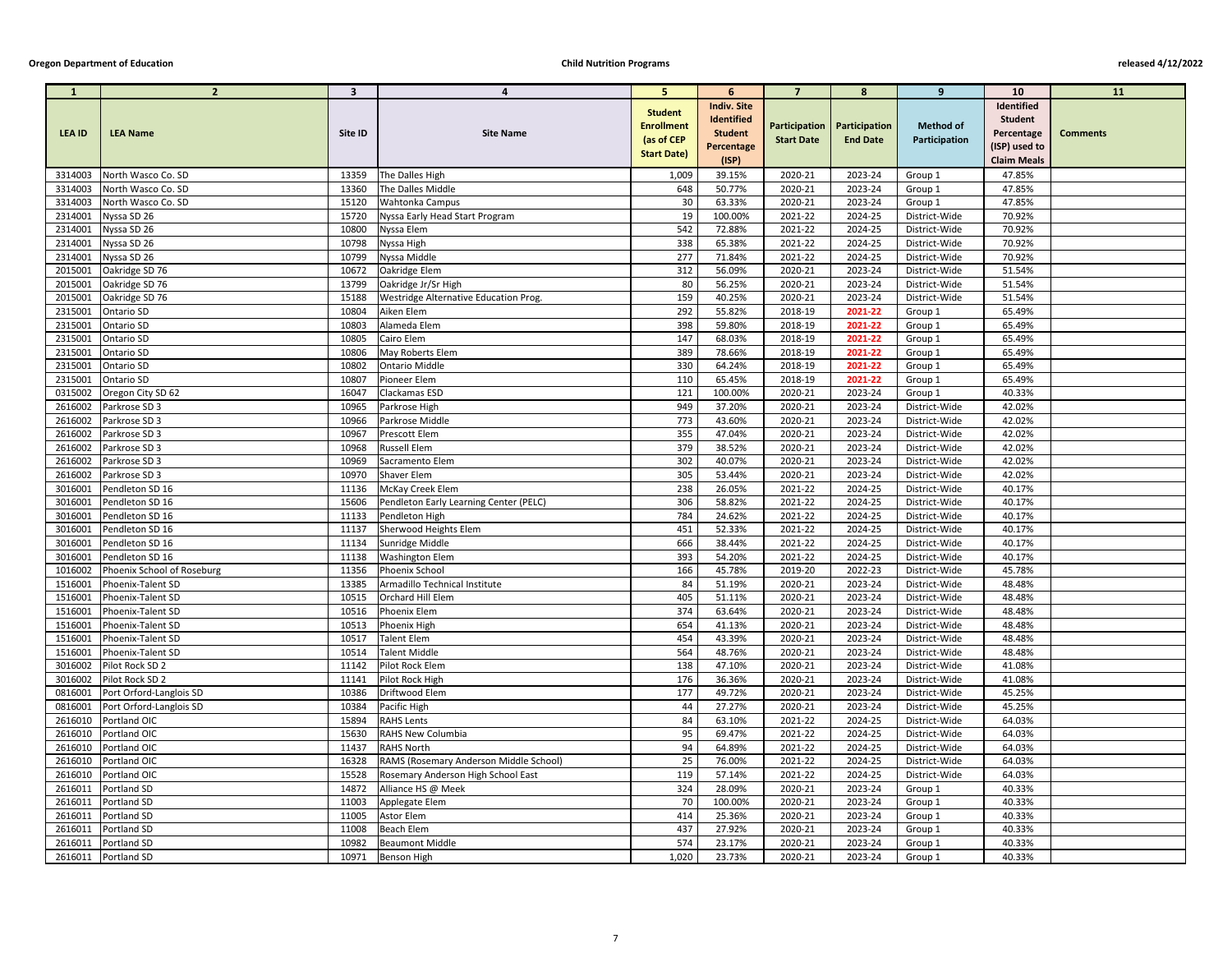| $\mathbf{1}$       | $\overline{2}$             | $\overline{\mathbf{3}}$ | 4                                              | 5.                                                | 6                                                         | $\overline{7}$     | 8                                                | 9                                 | <b>10</b>                                  | <b>11</b>       |
|--------------------|----------------------------|-------------------------|------------------------------------------------|---------------------------------------------------|-----------------------------------------------------------|--------------------|--------------------------------------------------|-----------------------------------|--------------------------------------------|-----------------|
| <b>LEA ID</b>      | <b>LEA Name</b>            | Site ID                 | <b>Site Name</b>                               | <b>Student</b><br><b>Enrollment</b><br>(as of CEP | <b>Indiv. Site</b><br><b>Identified</b><br><b>Student</b> | <b>Start Date</b>  | Participation   Participation<br><b>End Date</b> | <b>Method of</b><br>Participation | Identified<br><b>Student</b><br>Percentage | <b>Comments</b> |
|                    |                            |                         |                                                | <b>Start Date)</b>                                | Percentage                                                |                    |                                                  |                                   | (ISP) used to                              |                 |
|                    |                            |                         |                                                |                                                   | (ISP)                                                     |                    |                                                  |                                   | <b>Claim Meals</b>                         |                 |
| 2616011            | Portland SD<br>Portland SD | 11009<br>11013          | <b>Boise/Eliot Elem</b><br><b>Buckman Elem</b> | 342                                               | 58.48%<br>21.51%                                          | 2020-21            | 2023-24                                          | Group 1                           | 40.33%                                     |                 |
| 2616011            |                            |                         |                                                | 423                                               |                                                           | 2020-21            | 2023-24                                          | Group 1                           | 40.33%                                     |                 |
| 2616011<br>2616011 | Portland SD<br>Portland SD | 10995<br>11015          | <b>Cesar Chavez</b><br>Chapman Elem            | 549<br>475                                        | 51.73%<br>27.58%                                          | 2020-21<br>2020-21 | 2023-24<br>2023-24                               | Group 1                           | 40.33%<br>40.33%                           |                 |
| 2616011            | Portland SD                | 11016                   | Chief Joseph Elem                              | 335                                               | 25.37%                                                    | 2020-21            | 2023-24                                          | Group 1<br>Group 1                | 40.33%                                     |                 |
| 2616011            | Portland SD                | 16456                   | Clarendon Early Learning Academy               | 139                                               | 100.00%                                                   | 2020-21            | 2023-24                                          | Group 1                           | 40.33%                                     |                 |
| 2616011            | Portland SD                | 16455                   | <b>DART School</b>                             | 10                                                | 80.00%                                                    | 2020-21            | 2023-24                                          | Group 1                           | 40.33%                                     |                 |
| 2616011            | Portland SD                | 11022                   | <b>Faubion Elem</b>                            | 797                                               | 48.18%                                                    | 2020-21            | 2023-24                                          | Group 1                           | 40.33%                                     |                 |
| 2616011            | Portland SD                | 10986                   | George Middle                                  | 437                                               | 56.75%                                                    | 2020-21            | 2023-24                                          | Group 1                           | 40.33%                                     |                 |
| 2616011            | Portland SD                | 11025                   | <b>Grout Elem</b>                              | 402                                               | 45.02%                                                    | 2020-21            | 2023-24                                          | Group 1                           | 40.33%                                     |                 |
| 2616011            | Portland SD                | 16084                   | Harriet Tubman MS                              | 412                                               | 38.59%                                                    | 2020-21            | 2023-24                                          | Group 1                           | 40.33%                                     |                 |
| 2616011            | Portland SD                | 11026                   | <b>Hayhurst Elem</b>                           | 393                                               | 19.59%                                                    | 2020-21            | 2023-24                                          | Group 1                           | 40.33%                                     |                 |
| 2616011            | Portland SD                | 11031                   | James John Elementary                          | 351                                               | 41.60%                                                    | 2020-21            | 2023-24                                          | Group 1                           | 40.33%                                     |                 |
| 2616011            | Portland SD                | 10975                   | Jefferson High                                 | 623                                               | 36.92%                                                    | 2020-21            | 2023-24                                          | Group 1                           | 40.33%                                     |                 |
| 2616011            | Portland SD                | 11032                   | <b>Kelly Elementary</b>                        | 611                                               | 57.77%                                                    | 2020-21            | 2023-24                                          | Group 1                           | 40.33%                                     |                 |
| 2616011            | Portland SD                | 11036                   | Lee Elem                                       | 308                                               | 51.30%                                                    | 2020-21            | 2023-24                                          | Group 1                           | 40.33%                                     |                 |
| 2616011            | Portland SD                | 10977                   | Leodis V. McDaniel High                        | 1,028                                             | 36.19%                                                    | 2020-21            | 2023-24                                          | Group 1                           | 40.33%                                     |                 |
| 2616011            | Portland SD                | 11041                   | Markham Elem                                   | 433                                               | 33.03%                                                    | 2020-21            | 2023-24                                          | Group 1                           | 40.33%                                     |                 |
| 2616011            | Portland SD                | 11034                   | Martin Luther King Jr School                   | 337                                               | 49.55%                                                    | 2020-21            | 2023-24                                          | Group 1                           | 40.33%                                     |                 |
| 2616011            | Portland SD                | 14092                   | <b>Ockley Green</b>                            | 478                                               | 35.36%                                                    | 2020-21            | 2023-24                                          | Group 1                           | 40.33%                                     |                 |
| 2616011            | Portland SD                | 11044                   | Peninsula Elementary                           | 257                                               | 27.63%                                                    | 2020-21            | 2023-24                                          | Group 1                           | 40.33%                                     |                 |
| 2616011            | Portland SD                | 13801                   | Pioneer Programs                               | 106                                               | 60.38%                                                    | 2020-21            | 2023-24                                          | Group 1                           | 40.33%                                     |                 |
| 2616011            | Portland SD                | 16457                   | Portland International Scholars Academy (PISA) | 27                                                | 74.07%                                                    | 2020-21            | 2023-24                                          | Group 1                           | 40.33%                                     |                 |
| 2616011            | Portland SD                | 11047                   | <b>Rigler Elem</b>                             | 301                                               | 50.83%                                                    | 2020-21            | 2023-24                                          | Group 1                           | 40.33%                                     |                 |
| 2616011            | Portland SD                | 10980                   | Roosevelt High                                 | 1,165                                             | 40.17%                                                    | 2020-21            | 2023-24                                          | Group 1                           | 40.33%                                     |                 |
| 2616011            | Portland SD                | 13804                   | Rosa Parks Elem                                | 284                                               | 72.18%                                                    | 2020-21            | 2023-24                                          | Group 1                           | 40.33%                                     |                 |
| 2616011            | Portland SD                | 11048                   | Rose City Park Elem                            | 529                                               | 20.60%                                                    | 2020-21            | 2023-24                                          | Group 1                           | 40.33%                                     |                 |
| 2616011            | Portland SD                | 10988                   | Roseway Heights Middle School                  | 610                                               | 36.72%                                                    | 2020-21            | 2023-24                                          | Group 1                           | 40.33%                                     |                 |
| 2616011            | Portland SD                | 11050                   | Scott Elem                                     | 477                                               | 51.99%                                                    | 2020-21            | 2023-24                                          | Group 1                           | 40.33%                                     |                 |
| 2616011            | Portland SD                | 11051                   | Sitton Elementary                              | 416                                               | 60.82%                                                    | 2020-21            | 2023-24                                          | Group 1                           | 40.33%                                     |                 |
| 2616011            | Portland SD                | 11056                   | Vernon Elem                                    | 596                                               | 31.21%                                                    | 2020-21            | 2023-24                                          | Group 1                           | 40.33%                                     |                 |
| 2616011            | Portland SD                | 11059                   | Whitman Elem                                   | 265                                               | 58.11%                                                    | 2020-21            | 2023-24                                          | Group 1                           | 40.33%                                     |                 |
| 2616011            | Portland SD                | 11061                   | <b>Woodlawn Elementary</b>                     | 330                                               | 45.15%                                                    | 2020-21            | 2023-24                                          | Group 1                           | 40.33%                                     |                 |
| 2616011            | Portland SD                | 11064                   | <b>Woodmere Elem</b>                           | 292                                               | 47.95%                                                    | 2020-21            | 2023-24                                          | Group 1                           | 40.33%                                     |                 |
| 2616011            | Portland SD                | 16035                   | Youth Progress Association                     | 8                                                 | 100.00%                                                   | 2020-21            | 2023-24                                          | Group 1                           | 40.33%                                     |                 |
| 2616011            | Portland SD                | 11004                   | Arleta Elem                                    | 477                                               | 30.61%                                                    | 2021-22            | 2024-25                                          | Group 2                           | 41.66%                                     |                 |
| 2616011            | Portland SD                | 11010                   | Bridger Elem                                   | 522                                               | 26.82%                                                    | 2021-22            | 2024-25                                          | Group 2                           | 41.66%                                     |                 |
| 2616011            | Portland SD                | 11019                   | <b>Creston Elem</b>                            | 418                                               | 35.17%                                                    | 2021-22            | 2024-25                                          | Group 2                           | 41.66%                                     |                 |
| 2616011            | Portland SD                | 14257                   | Harrison Park Elem                             | 583                                               | 49.23%                                                    | 2021-22            | 2024-25                                          | Group 2                           | 41.66%                                     |                 |
| 2616011            | Portland SD                | 10992                   | Lane Middle                                    | 407                                               | 46.93%                                                    | 2021-22            | 2024-25                                          | Group 2                           | 41.66%                                     |                 |
| 2616011            | Portland SD                | 11037                   | Lent Elem                                      | 477                                               | 50.73%                                                    | 2021-22            | 2024-25                                          | Group 2                           | 41.66%                                     |                 |
| 2616011            | Portland SD                | 11042                   | Marysville Elem                                | 409                                               | 51.34%                                                    | 2021-22            | 2024-25                                          | Group 2                           | 41.66%                                     |                 |
| 2616011            | Portland SD                | 11057                   | <b>Vestal Elem</b>                             | 221                                               | 45.70%                                                    | 2021-22            | 2024-25                                          | Group 2                           | 41.66%                                     |                 |
| 1516002            | Prospect SD 59             | 10519                   | <b>Prospect School</b>                         | 225                                               | 58.22%                                                    | 2018-19            | 2021-22                                          | District-Wide                     | 58.22%                                     |                 |
| 0918002            | Redmond SD 2J              | 15832                   | Hugh Hartman Elementary                        | 439                                               | 38.72%                                                    | 2020-21            | 2023-24                                          | Group 1                           | 40.80%                                     |                 |
| 0918002            | Redmond SD 2J              | 10396                   | John Tuck Elem                                 | 416                                               | 38.46%                                                    | 2020-21            | 2023-24                                          | Group 1                           | 40.80%                                     |                 |
| 0918002            | Redmond SD 2J              | 10397                   | M A Lynch Elem                                 | 357                                               | 51.54%                                                    | 2020-21            | 2023-24                                          | Group 1                           | 40.80%                                     |                 |
| 0918002            | Redmond SD 2J              | 14743                   | Sage Elementary                                | 626                                               | 36.42%                                                    | 2020-21            | 2023-24                                          | Group 1                           | 40.80%                                     |                 |
| 0918002            | Redmond SD 2J              | 10400                   | Vern Patrick Elem                              | 373                                               | 42.90%                                                    | 2020-21            | 2023-24                                          | Group 1                           | 40.80%                                     |                 |
| 1018001            | Reedsport SD 105           | 10426                   | <b>Highland Elem</b>                           | 328                                               | 60.98%                                                    | 2021-22            | 2024-25                                          | District-Wide                     | 53.25%                                     |                 |
| 1018001            | Reedsport SD 105           | 10424                   | <b>Reedsport Community Charter School</b>      | 318                                               | 45.28%                                                    | 2021-22            | 2024-25                                          | District-Wide                     | 53.25%                                     |                 |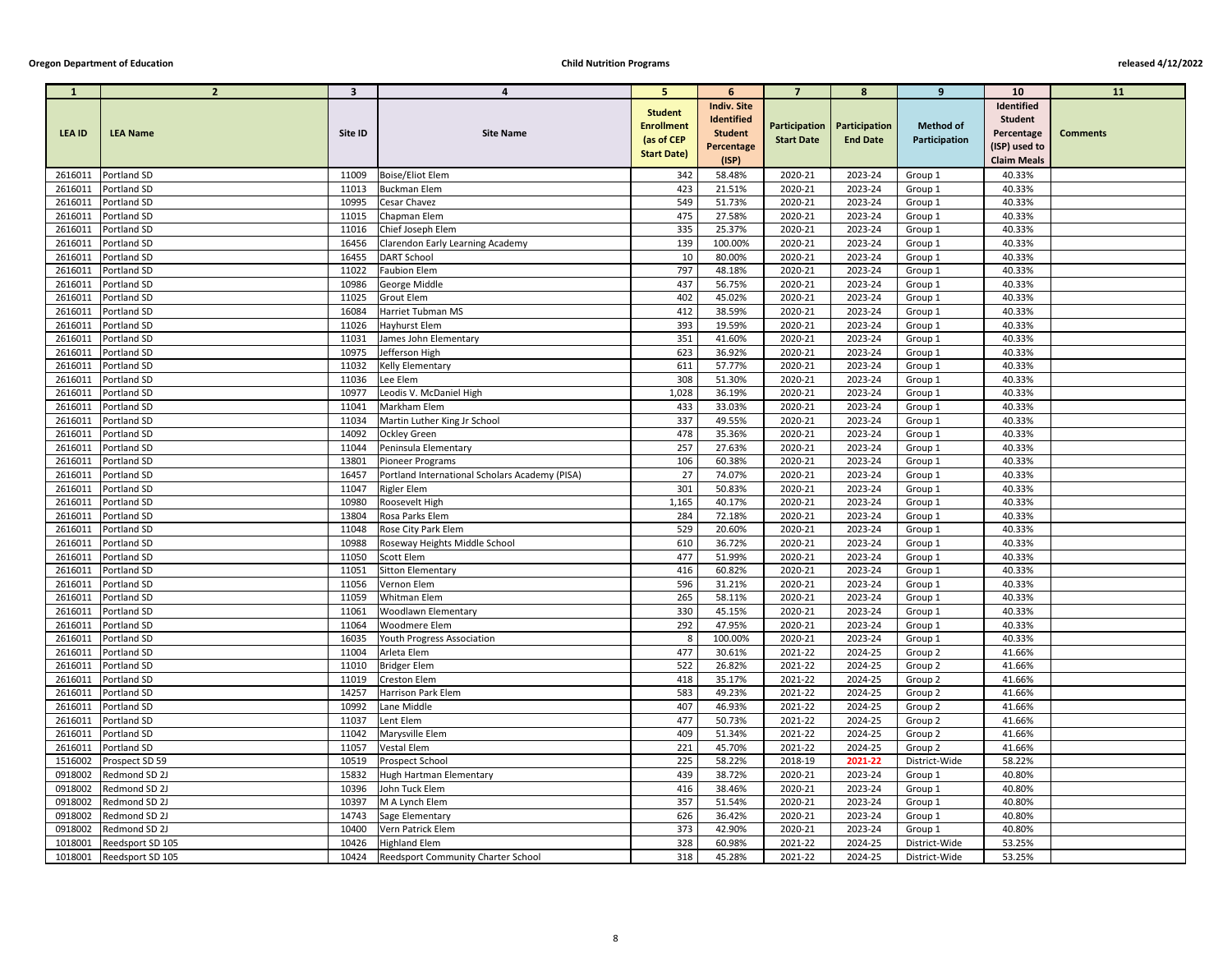| $\mathbf{1}$       | $\overline{2}$                             | $\overline{\mathbf{3}}$ | 4                                             | -5.                | 6                  | $\overline{7}$     | -8                                   | 9                              | <b>10</b>          | <b>11</b>       |
|--------------------|--------------------------------------------|-------------------------|-----------------------------------------------|--------------------|--------------------|--------------------|--------------------------------------|--------------------------------|--------------------|-----------------|
|                    |                                            |                         |                                               | <b>Student</b>     | <b>Indiv. Site</b> |                    |                                      |                                | Identified         |                 |
|                    |                                            |                         |                                               | <b>Enrollment</b>  | Identified         |                    | <b>Participation   Participation</b> | <b>Method of</b>               | <b>Student</b>     |                 |
| <b>LEA ID</b>      | <b>LEA Name</b>                            | Site ID                 | <b>Site Name</b>                              | (as of CEP         | <b>Student</b>     | <b>Start Date</b>  | <b>End Date</b>                      | Participation                  | Percentage         | <b>Comments</b> |
|                    |                                            |                         |                                               | <b>Start Date)</b> | Percentage         |                    |                                      |                                | (ISP) used to      |                 |
|                    |                                            |                         |                                               |                    | (ISP)              |                    |                                      |                                | <b>Claim Meals</b> |                 |
| 2618002<br>2618002 | Reynolds SD 7<br>Reynolds SD 7             | 11077<br>11078          | Alder Elem<br>Davis Elem                      | 493<br>443         | 66.73%<br>61.85%   | 2018-19<br>2018-19 | 2021-22<br>2021-22                   | Group 1<br>Group 1             | 58.77%<br>58.77%   |                 |
| 2618002            | Reynolds SD 7                              | 11079                   | <b>Fairview Elementary</b>                    | 379                | 54.62%             | 2018-19            | 2021-22                              | Group 1                        | 58.77%             |                 |
| 2618002            | Reynolds SD 7                              | 11080                   | Glenfair Elem                                 | 513                | 71.73%             | 2018-19            | 2021-22                              | Group 1                        | 58.77%             |                 |
| 2618002            | Reynolds SD 7                              | 11081                   | <b>Hartley Elem</b>                           | 480                | 67.29%             | 2018-19            | 2021-22                              | Group 1                        | 58.77%             |                 |
| 2618002            | Reynolds SD 7                              | 11074                   | Hauton B Lee Middle                           | 724                | 56.49%             | 2018-19            | 2021-22                              | Group 1                        | 58.77%             |                 |
| 2618002            | Reynolds SD 7                              | 11082                   | Margaret Scott Elem                           | 428                | 55.14%             | 2018-19            | 2021-22                              | Group 1                        | 58.77%             |                 |
| 2618002            | Reynolds SD 7                              | 13214                   | Reynolds Learning Academy                     | 208                | 45.67%             | 2018-19            | 2021-22                              | Group 1                        | 58.77%             |                 |
| 2618002            | Reynolds SD 7                              | 11075                   | Reynolds Middle                               | 902                | 54.99%             | 2018-19            | 2021-22                              | Group 1                        | 58.77%             |                 |
| 2618002            | Reynolds SD 7                              | 13213                   | Salish Ponds Elementary                       | 459                | 50.11%             | 2018-19            | 2021-22                              | Group 1                        | 58.77%             |                 |
| 2618002            | Reynolds SD 7                              | 11085                   | <b>Wilkes Elem</b>                            | 443                | 56.21%             | 2018-19            | 2021-22                              | Group 1                        | 58.77%             |                 |
| 2618002            | Reynolds SD 7                              | 11073                   | Reynolds High                                 | 2,421              | 38.25%             | 2020-21            | 2023-24                              | Group 2                        | 40.09%             |                 |
| 2618002            | Reynolds SD 7                              | 14801                   | Rockwood Prepatory Academy                    | 317                | 54.26%             | 2020-21            | 2023-24                              | Group 2                        | 40.09%             |                 |
| 2618002            | Reynolds SD 7                              | 11084                   | Troutdale Elem                                | 427                | 40.75%             | 2020-21            | 2023-24                              | Group 2                        | 40.09%             |                 |
| 2618002            | Reynolds SD 7                              | 11086                   | <b>Woodland Elem</b>                          | 449                | 39.42%             | 2020-21            | 2023-24                              | Group 2                        | 40.09%             |                 |
| 2618002            | Reynolds SD 7                              | 14812                   | <b>Four Creeks</b>                            | 33                 | 72.73%             | 2018-19            | 2021-22                              | Single Site                    | 72.73%             |                 |
| 1018004            | Roseburg SD 4                              | 10432                   | Eastwood Elem                                 | 404                | 55.20%             | 2020-21            | 2023-24                              | Group 1                        | 41.36%             |                 |
| 1018004            | Roseburg SD 4                              | 10433                   | Fir Grove Elem                                | 291                | 59.11%             | 2020-21            | 2023-24                              | Group 1                        | 41.36%             |                 |
| 1018004            | Roseburg SD 4                              | 10434                   | Fullerton IV Elem                             | 330                | 50.91%             | 2020-21            | 2023-24                              | Group 1                        | 41.36%             |                 |
| 1018004            | Roseburg SD 4                              | 10439                   | <b>Green Elementary</b>                       | 277                | 46.93%             | 2020-21            | 2023-24                              | Group 1                        | 41.36%             |                 |
| 1018004            | Roseburg SD 4                              | 10435                   | <b>Hucrest Elem</b>                           | 451                | 23.06%             | 2020-21            | 2023-24                              | Group 1                        | 41.36%             |                 |
| 1018004            | Roseburg SD 4                              | 10430                   | John Fremont Jr High                          | 639                | 42.10%             | 2020-21            | 2023-24                              | Group 1                        | 41.36%             |                 |
| 1018004            | Roseburg SD 4                              | 10431                   | Joseph Lane Middle School                     | 644                | 42.24%             | 2020-21            | 2023-24                              | Group 1                        | 41.36%             |                 |
| 1018004            | Roseburg SD 4                              | 10429                   | Roseburg Sr High                              | 1,235              | 28.99%             | 2020-21            | 2023-24                              | Group 1                        | 41.36%             |                 |
| 1018004            | Roseburg SD 4                              | 10440                   | Sunnyslope Elementary                         | 261                | 53.64%             | 2020-21            | 2023-24                              | Group 1                        | 41.36%             |                 |
| 1018004            | Roseburg SD 4                              | 10438                   | Winchester Elem                               | 325<br>584         | 53.23%             | 2020-21            | 2023-24                              | Group 1                        | 41.36%             |                 |
| 2419004<br>2419004 | Salem/Keizer SD 24J<br>Salem/Keizer SD 24J | 10850<br>15154          | Auburn Elem<br>Battle Creek Elementary School | 485                | 56.51%<br>32.78%   | 2021-22<br>2021-22 | 2024-25<br>2024-25                   | District-Wide<br>District-Wide | 40.67%<br>40.67%   |                 |
| 2419004            | Salem/Keizer SD 24J                        | 15674                   | <b>BIC</b>                                    | 16                 | 62.50%             | 2021-22            | 2024-25                              | District-Wide                  | 40.67%             |                 |
| 2419004            | Salem/Keizer SD 24J                        | 10853                   | Brush College Elem                            | 279                | 24.37%             | 2021-22            | 2024-25                              | District-Wide                  | 40.67%             |                 |
| 2419004            | Salem/Keizer SD 24J                        | 10854                   | <b>Bush Elem</b>                              | 289                | 64.71%             | 2021-22            | 2024-25                              | District-Wide                  | 40.67%             |                 |
| 2419004            | Salem/Keizer SD 24J                        | 10855                   | Candalaria Elem                               | 269                | 22.68%             | 2021-22            | 2024-25                              | District-Wide                  | 40.67%             |                 |
| 2419004            | Salem/Keizer SD 24J                        | 10856                   | Chapman Hill Elem                             | 329                | 26.75%             | 2021-22            | 2024-25                              | District-Wide                  | 40.67%             |                 |
| 2419004            | Salem/Keizer SD 24J                        | 15153                   | Chavez Elementary                             | 568                | 56.87%             | 2021-22            | 2024-25                              | District-Wide                  | 40.67%             |                 |
| 2419004            | Salem/Keizer SD 24J                        | 12791                   | <b>Claggett Creek Secondary</b>               | 956                | 46.03%             | 2021-22            | 2024-25                              | District-Wide                  | 40.67%             |                 |
| 2419004            | Salem/Keizer SD 24J                        | 10857                   | Clear Lake Elem                               | 354                | 30.79%             | 2021-22            | 2024-25                              | District-Wide                  | 40.67%             |                 |
| 2419004            | Salem/Keizer SD 24J                        | 10841                   | Crossler Middle                               | 824                | 27.31%             | 2021-22            | 2024-25                              | District-Wide                  | 40.67%             |                 |
| 2419004            | Salem/Keizer SD 24J                        | 15673                   | <b>CTEC</b>                                   | 619                | 23.26%             | 2021-22            | 2024-25                              | District-Wide                  | 40.67%             |                 |
| 2419004            | Salem/Keizer SD 24J                        | 10858                   | <b>Cummings Elem</b>                          | 434                | 46.08%             | 2021-22            | 2024-25                              | District-Wide                  | 40.67%             |                 |
| 2419004            | Salem/Keizer SD 24J                        | 13679                   | Downtown Learning Center                      | 108                | 46.30%             | 2021-22            | 2024-25                              | District-Wide                  | 40.67%             |                 |
| 2419004            | Salem/Keizer SD 24J                        | 10859                   | Englewood Elem                                | 329                | 51.37%             | 2021-22            | 2024-25                              | District-Wide                  | 40.67%             |                 |
| 2419004            | Salem/Keizer SD 24J                        | 10873                   | Eyre Elementary                               | 574                | 53.14%             | 2021-22            | 2024-25                              | District-Wide                  | 40.67%             |                 |
| 2419004            | Salem/Keizer SD 24J                        | 12996                   | Forest Ridge Elementary                       | 351                | 22.22%             | 2021-22            | 2024-25                              | District-Wide                  | 40.67%             |                 |
| 2419004            | Salem/Keizer SD 24J                        | 10861                   | Four Corners Elem                             | 429                | 53.15%             | 2021-22            | 2024-25                              | District-Wide                  | 40.67%             |                 |
| 2419004            | Salem/Keizer SD 24J                        | 10863                   | <b>Grant Community School</b>                 | 373                | 42.36%             | 2021-22            | 2024-25                              | District-Wide                  | 40.67%             |                 |
| 2419004            | Salem/Keizer SD 24J                        | 10864                   | Gubser Elem                                   | 460                | 36.74%             | 2021-22            | 2024-25                              | District-Wide                  | 40.67%             |                 |
| 2419004            | Salem/Keizer SD 24J                        | 12788                   | Hallman Elementary                            | 400                | 66.25%             | 2021-22            | 2024-25                              | District-Wide                  | 40.67%             |                 |
| 2419004            | Salem/Keizer SD 24J                        | 12789                   | <b>Hammond Elementary</b>                     | 495                | 38.38%             | 2021-22            | 2024-25                              | District-Wide                  | 40.67%             |                 |
| 2419004            | Salem/Keizer SD 24J                        | 13116                   | <b>Harritt Elementary</b>                     | 460                | 46.09%             | 2021-22            | 2024-25                              | District-Wide                  | 40.67%             |                 |
| 2419004            | Salem/Keizer SD 24J                        | 10865                   | Hayesville Elem                               | 338                | 58.28%             | 2021-22            | 2024-25                              | District-Wide                  | 40.67%             |                 |
| 2419004            | Salem/Keizer SD 24J                        | 12866                   | Highland                                      | 354                | 65.54%             | 2021-22            | 2024-25                              | District-Wide                  | 40.67%             |                 |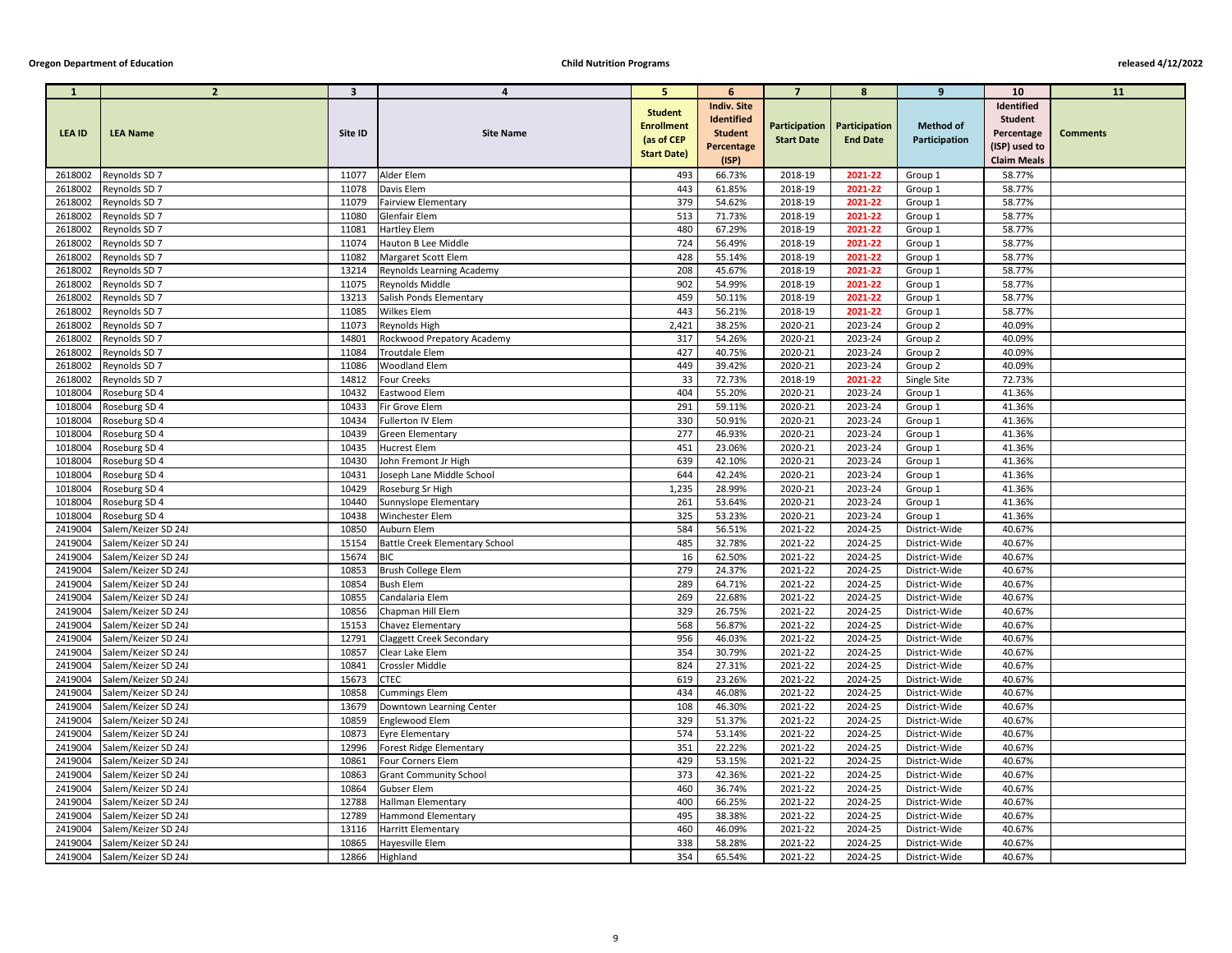| $\mathbf{1}$       | $\overline{2}$                             | $\overline{\mathbf{3}}$ | 4                                                  | 5 <sup>5</sup>                                    | 6                                                         | $\overline{7}$     | 8                                                       | 9                                 | <b>10</b>                                  | <b>11</b>       |
|--------------------|--------------------------------------------|-------------------------|----------------------------------------------------|---------------------------------------------------|-----------------------------------------------------------|--------------------|---------------------------------------------------------|-----------------------------------|--------------------------------------------|-----------------|
| <b>LEA ID</b>      | <b>LEA Name</b>                            | Site ID                 | <b>Site Name</b>                                   | <b>Student</b><br><b>Enrollment</b><br>(as of CEP | <b>Indiv. Site</b><br><b>Identified</b><br><b>Student</b> | <b>Start Date</b>  | <b>Participation   Participation</b><br><b>End Date</b> | <b>Method of</b><br>Participation | Identified<br><b>Student</b><br>Percentage | <b>Comments</b> |
|                    |                                            |                         |                                                    | <b>Start Date)</b>                                | Percentage                                                |                    |                                                         |                                   | (ISP) used to                              |                 |
|                    |                                            |                         | Hoover Elem                                        |                                                   | (ISP)                                                     |                    |                                                         |                                   | <b>Claim Meals</b><br>40.67%               |                 |
| 2419004<br>2419004 | Salem/Keizer SD 24J<br>Salem/Keizer SD 24J | 10868<br>10842          | <b>Houck Middle</b>                                | 406<br>1,041                                      | 65.02%<br>49.76%                                          | 2021-22<br>2021-22 | 2024-25<br>2024-25                                      | District-Wide<br>District-Wide    | 40.67%                                     |                 |
| 2419004            | Salem/Keizer SD 24J                        | 10843                   | Judson Middle                                      | 883                                               | 31.03%                                                    | 2021-22            | 2024-25                                                 | District-Wide                     | 40.67%                                     |                 |
| 2419004            | Salem/Keizer SD 24J                        | 14997                   | Kalapuya Elementary                                | 493                                               | 25.76%                                                    | 2021-22            | 2024-25                                                 | District-Wide                     | 40.67%                                     |                 |
| 2419004            | Salem/Keizer SD 24J                        | 10869                   | Keizer Elem                                        | 548                                               | 41.42%                                                    | 2021-22            | 2024-25                                                 | District-Wide                     | 40.67%                                     |                 |
| 2419004            | Salem/Keizer SD 24J                        | 10870                   | <b>Kennedy Elem</b>                                | 356                                               | 52.53%                                                    | 2021-22            | 2024-25                                                 | District-Wide                     | 40.67%                                     |                 |
| 2419004            | Salem/Keizer SD 24J                        | 12787                   | Lamb Elementary                                    | 387                                               | 52.20%                                                    | 2021-22            | 2024-25                                                 | District-Wide                     | 40.67%                                     |                 |
| 2419004            | Salem/Keizer SD 24J                        | 12997                   | Lee Elementary                                     | 303                                               | 42.57%                                                    | 2021-22            | 2024-25                                                 | District-Wide                     | 40.67%                                     |                 |
| 2419004            | Salem/Keizer SD 24J                        | 10844                   | Leslie Middle                                      | 738                                               | 43.22%                                                    | 2021-22            | 2024-25                                                 | District-Wide                     | 40.67%                                     |                 |
| 2419004            | Salem/Keizer SD 24J                        | 10872                   | Liberty Elem                                       | 450                                               | 40.67%                                                    | 2021-22            | 2024-25                                                 | District-Wide                     | 40.67%                                     |                 |
| 2419004            | Salem/Keizer SD 24J                        | 10837                   | McKay High                                         | 2,348                                             | 45.02%                                                    | 2021-22            | 2024-25                                                 | District-Wide                     | 40.67%                                     |                 |
| 2419004            | Salem/Keizer SD 24J                        | 10874                   | <b>McKinley Elem</b>                               | 303                                               | 35.97%                                                    | 2021-22            | 2024-25                                                 | District-Wide                     | 40.67%                                     |                 |
| 2419004            | Salem/Keizer SD 24J                        | 10836                   | <b>McNary High</b>                                 | 1,900                                             | 30.00%                                                    | 2021-22            | 2024-25                                                 | District-Wide                     | 40.67%                                     |                 |
| 2419004            | Salem/Keizer SD 24J                        | 12515                   | Miller Elem                                        | 401                                               | 56.61%                                                    | 2021-22            | 2024-25                                                 | District-Wide                     | 40.67%                                     |                 |
| 2419004            | Salem/Keizer SD 24J                        | 10876                   | Morningside Elem                                   | 266                                               | 40.60%                                                    | 2021-22            | 2024-25                                                 | District-Wide                     | 40.67%                                     |                 |
| 2419004            | Salem/Keizer SD 24J                        | 10878                   | Myers Elem                                         | 365                                               | 30.96%                                                    | 2021-22            | 2024-25                                                 | District-Wide                     | 40.67%                                     |                 |
| 2419004            | Salem/Keizer SD 24J                        | 10838                   | North Salem High                                   | 1,976                                             | 47.32%                                                    | 2021-22            | 2024-25                                                 | District-Wide                     | 40.67%                                     |                 |
| 2419004            | Salem/Keizer SD 24J                        | 10845                   | Parrish Middle                                     | 701                                               | 55.92%                                                    | 2021-22            | 2024-25                                                 | District-Wide                     | 40.67%                                     |                 |
| 2419004            | Salem/Keizer SD 24J                        | 10879                   | Pringle Elem                                       | 496                                               | 34.68%                                                    | 2021-22            | 2024-25                                                 | District-Wide                     | 40.67%                                     |                 |
| 2419004            | Salem/Keizer SD 24J                        | 10880                   | <b>Richmond Elem</b>                               | 275                                               | 68.36%                                                    | 2021-22            | 2024-25                                                 | District-Wide                     | 40.67%                                     |                 |
| 2419004            | Salem/Keizer SD 24J                        | 13626                   | Roberts High School                                | 39                                                | 58.97%                                                    | 2021-22            | 2024-25                                                 | District-Wide                     | 40.67%                                     |                 |
| 2419004            | Salem/Keizer SD 24J                        | 16029                   | Roberts High School At Chemekata                   | 601                                               | 44.43%                                                    | 2021-22            | 2024-25                                                 | District-Wide                     | 40.67%                                     |                 |
| 2419004            | Salem/Keizer SD 24J                        | 14834                   | Roberts Middle School                              | 30 <sub>o</sub>                                   | 13.33%                                                    | 2021-22            | 2024-25                                                 | District-Wide                     | 40.67%                                     |                 |
| 2419004            | Salem/Keizer SD 24J                        | 10882                   | Salem Heights Elem                                 | 269                                               | 40.52%                                                    | 2021-22            | 2024-25                                                 | District-Wide                     | 40.67%                                     |                 |
| 2419004            | Salem/Keizer SD 24J                        | 10883                   | Schirle Elem                                       | 333                                               | 26.13%                                                    | 2021-22            | 2024-25                                                 | District-Wide                     | 40.67%                                     |                 |
| 2419004            | Salem/Keizer SD 24J                        | 10884                   | <b>Scott Elem</b>                                  | 542                                               | 57.56%                                                    | 2021-22            | 2024-25                                                 | District-Wide                     | 40.67%                                     |                 |
| 2419004            | Salem/Keizer SD 24J                        | 10839                   | South Salem High                                   | 2,104                                             | 28.61%                                                    | 2021-22            | 2024-25                                                 | District-Wide                     | 40.67%                                     |                 |
| 2419004            | Salem/Keizer SD 24J                        | 10840                   | Sprague High                                       | 1,606                                             | 21.36%                                                    | 2021-22            | 2024-25                                                 | District-Wide                     | 40.67%                                     |                 |
| 2419004            | Salem/Keizer SD 24J                        | 10846                   | <b>Stephens Middle</b>                             | 1,098                                             | 46.63%                                                    | 2021-22            | 2024-25                                                 | District-Wide                     | 40.67%                                     |                 |
| 2419004            | Salem/Keizer SD 24J                        | 14996                   | <b>Straub Middle School</b>                        | 604                                               | 22.85%                                                    | 2021-22            | 2024-25                                                 | District-Wide                     | 40.67%                                     |                 |
| 2419004            | Salem/Keizer SD 24J                        | 10885                   | Sumpter Elem                                       | 488                                               | 18.24%                                                    | 2021-22            | 2024-25                                                 | District-Wide                     | 40.67%                                     |                 |
| 2419004            | Salem/Keizer SD 24J                        | 10886                   | Swegle Elem                                        | 582                                               | 53.78%                                                    | 2021-22            | 2024-25                                                 | District-Wide                     | 40.67%                                     |                 |
| 2419004            | Salem/Keizer SD 24J                        | 10847                   | Waldo Middle                                       | 1,235                                             | 56.36%                                                    | 2021-22            | 2024-25                                                 | District-Wide                     | 40.67%                                     |                 |
| 2419004<br>2419004 | Salem/Keizer SD 24J<br>Salem/Keizer SD 24J | 10848<br>10887          | <b>Walker Middle</b>                               | 647<br>366                                        | 33.54%<br>58.20%                                          | 2021-22<br>2021-22 | 2024-25<br>2024-25                                      | District-Wide<br>District-Wide    | 40.67%<br>40.67%                           |                 |
| 2419004            | Salem/Keizer SD 24J                        | 12790                   | <b>Washington Elem</b><br><b>Weddle Elementary</b> | 376                                               | 61.44%                                                    | 2021-22            | 2024-25                                                 | District-Wide                     | 40.67%                                     |                 |
| 2419004            | Salem/Keizer SD 24J                        | 12998                   | West High                                          | 1,571                                             | 19.16%                                                    | 2021-22            | 2024-25                                                 | District-Wide                     | 40.67%                                     |                 |
| 2419004            | Salem/Keizer SD 24J                        | 10849                   | Whiteaker Middle                                   | 699                                               | 27.90%                                                    | 2021-22            | 2024-25                                                 | District-Wide                     | 40.67%                                     |                 |
| 2419004            | Salem/Keizer SD 24J                        | 10860                   | <b>Wright Elementary</b>                           | 376                                               | 49.20%                                                    | 2021-22            | 2024-25                                                 | District-Wide                     | 40.67%                                     |                 |
| 2419004            | Salem/Keizer SD 24J                        | 10888                   | Yoshikai Elem                                      | 483                                               | 56.31%                                                    | 2021-22            | 2024-25                                                 | District-Wide                     | 40.67%                                     |                 |
| 2619004            | Serendipity Center                         | 11442                   | <b>Serendipity Center</b>                          | 114                                               | 42.98%                                                    | 2019-20            | 2022-23                                                 | District-Wide                     | 42.98%                                     |                 |
| 3619001            | Sheridan SD 48J                            | 13460                   | Faulconer - Chapman School                         | 469                                               | 51.17%                                                    | 2020-21            | 2023-24                                                 | Group 1                           | 48.89%                                     |                 |
| 3619001            | Sheridan SD 48J                            | 11318                   | Sheridan High                                      | 204                                               | 43.63%                                                    | 2020-21            | 2023-24                                                 | Group 1                           | 48.89%                                     |                 |
| 2019002            | Siuslaw SD 97J                             | 10680                   | Siuslaw Elem                                       | 610                                               | 47.87%                                                    | 2020-21            | 2023-24                                                 | District-Wide                     | 42.25%                                     |                 |
| 2019002            | Siuslaw SD 97J                             | 10678                   | Siuslaw High                                       | 394                                               | 44.42%                                                    | 2020-21            | 2023-24                                                 | District-Wide                     | 42.25%                                     |                 |
| 2019002            | Siuslaw SD 97J                             | 10679                   | Siuslaw Middle                                     | 402                                               | 31.59%                                                    | 2020-21            | 2023-24                                                 | District-Wide                     | 42.25%                                     |                 |
| 2019006            | South Lane SD 45J                          | 10684                   | Al Kennedy Alternative High School                 | 69                                                | 57.97%                                                    | 2018-19            | 2021-22                                                 | Single Site                       | 57.97%                                     |                 |
| 2019006            | South Lane SD 45J                          | 10688                   | Dorena Elem                                        | 93                                                | 54.84%                                                    | 2019-20            | 2022-23                                                 | <b>Single Site</b>                | 54.84%                                     |                 |
| 1019001            | South Umpqua SD 19                         | 10445                   | Canyonville School                                 | 195                                               | 55.90%                                                    | 2020-21            | 2023-24                                                 | District-Wide                     | 45.27%                                     |                 |
| 1019001            | South Umpqua SD 19                         | 10442                   | Coffenberry Middle                                 | 309                                               | 46.28%                                                    | 2020-21            | 2023-24                                                 | District-Wide                     | 45.27%                                     |                 |
| 1019001            | South Umpqua SD 19                         | 10443                   | Myrtle Creek Elem                                  | 302                                               | 50.99%                                                    | 2020-21            | 2023-24                                                 | District-Wide                     | 45.27%                                     |                 |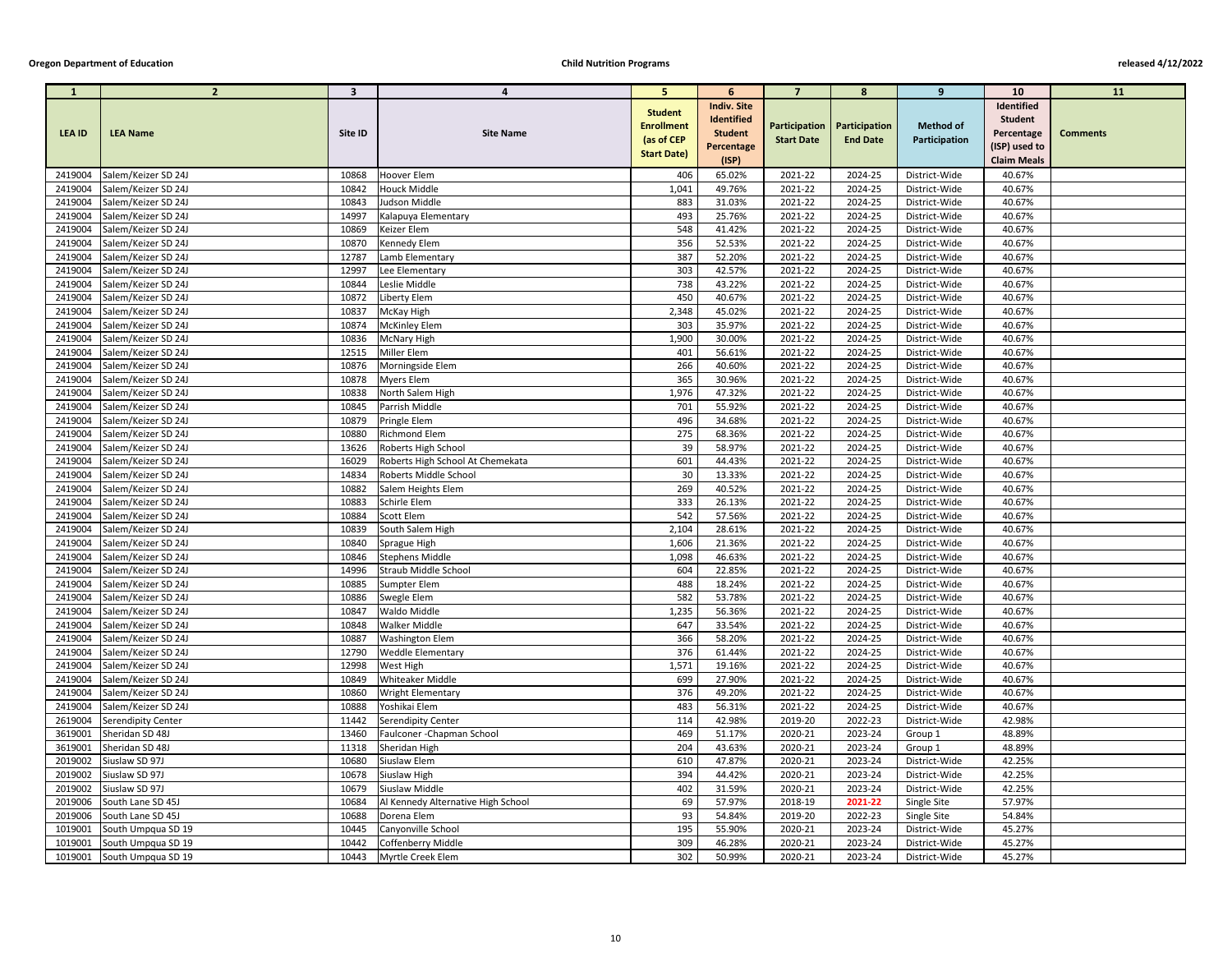| $\mathbf{1}$  | $\overline{2}$     | $\overline{\mathbf{3}}$ | 4                                   | -5.                                                                     | 6                                                                         | $\overline{ }$    | -8                                               | 9                                 | <b>10</b>                                                                         | <b>11</b>       |
|---------------|--------------------|-------------------------|-------------------------------------|-------------------------------------------------------------------------|---------------------------------------------------------------------------|-------------------|--------------------------------------------------|-----------------------------------|-----------------------------------------------------------------------------------|-----------------|
| <b>LEA ID</b> | <b>LEA Name</b>    | Site ID                 | <b>Site Name</b>                    | <b>Student</b><br><b>Enrollment</b><br>(as of CEP<br><b>Start Date)</b> | <b>Indiv. Site</b><br>Identified<br><b>Student</b><br>Percentage<br>(ISP) | <b>Start Date</b> | Participation   Participation<br><b>End Date</b> | <b>Method of</b><br>Participation | Identified<br><b>Student</b><br>Percentage<br>(ISP) used to<br><b>Claim Meals</b> | <b>Comments</b> |
| 1019001       | South Umpqua SD 19 | 10441                   | South Umpqua High                   | 384                                                                     | 29.69%                                                                    | 2020-21           | 2023-24                                          | District-Wide                     | 45.27%                                                                            |                 |
| 1019001       | South Umpqua SD 19 | 10444                   | Tri City Elem                       | 299                                                                     | 51.51%                                                                    | 2020-21           | 2023-24                                          | District-Wide                     | 45.27%                                                                            |                 |
| 3319001       | South Wasco Co SD  | 11184                   | <b>Maupin Elem</b>                  | 119                                                                     | 45.38%                                                                    | 2021-22           | 2024-25                                          | District-Wide                     | 46.67%                                                                            |                 |
| 3319001       | South Wasco Co SD  | 11183                   | South Wasco County High School      | 121                                                                     | 47.93%                                                                    | 2021-22           | 2024-25                                          | District-Wide                     | 46.67%                                                                            |                 |
| 2019007       | Springfield SD 19  | 14376                   | Academy of Arts & Academics (A3)    | 193                                                                     | 34.72%                                                                    | 2021-22           | 2024-25                                          | District-Wide                     | 42.89%                                                                            |                 |
| 2019007       | Springfield SD 19  | 10694                   | <b>Agnes Stewart Middle</b>         | 537                                                                     | 45.44%                                                                    | 2021-22           | 2024-25                                          | District-Wide                     | 42.89%                                                                            |                 |
| 2019007       | Springfield SD 19  | 10695                   | <b>Briggs Middle</b>                | 446                                                                     | 40.36%                                                                    | 2021-22           | 2024-25                                          | District-Wide                     | 42.89%                                                                            |                 |
| 2019007       | Springfield SD 19  | 10701                   | Centennial Elem                     | 249                                                                     | 63.05%                                                                    | 2021-22           | 2024-25                                          | District-Wide                     | 42.89%                                                                            |                 |
| 2019007       | Springfield SD 19  | 14375                   | Community Transitions Program (CTP) | 33                                                                      | 18.18%                                                                    | 2021-22           | 2024-25                                          | District-Wide                     | 42.89%                                                                            |                 |
| 2019007       | Springfield SD 19  | 10702                   | Douglas Gardens Elem                | 245                                                                     | 55.10%                                                                    | 2021-22           | 2024-25                                          | District-Wide                     | 42.89%                                                                            |                 |
| 2019007       | Springfield SD 19  | 10703                   | Elizabeth Page Elem                 | 263                                                                     | 52.47%                                                                    | 2021-22           | 2024-25                                          | District-Wide                     | 42.89%                                                                            |                 |
| 2019007       | Springfield SD 19  | 14377                   | Gateways High School                | 69                                                                      | 65.22%                                                                    | 2021-22           | 2024-25                                          | District-Wide                     | 42.89%                                                                            |                 |
| 2019007       | Springfield SD 19  | 10705                   | Guy Lee Elem                        | 297                                                                     | 58.59%                                                                    | 2021-22           | 2024-25                                          | District-Wide                     | 42.89%                                                                            |                 |
| 2019007       | Springfield SD 19  | 10696                   | Hamlin Middle                       | 627                                                                     | 57.10%                                                                    | 2021-22           | 2024-25                                          | District-Wide                     | 42.89%                                                                            |                 |
| 2019007       | Springfield SD 19  | 10706                   | Maple Elem                          | 227                                                                     | 65.64%                                                                    | 2021-22           | 2024-25                                          | District-Wide                     | 42.89%                                                                            |                 |
| 2019007       | Springfield SD 19  | 10709                   | Mt Vernon Elem                      | 373                                                                     | 44.24%                                                                    | 2021-22           | 2024-25                                          | District-Wide                     | 42.89%                                                                            |                 |
| 2019007       | Springfield SD 19  | 10710                   | Ridgeview Elem                      | 277                                                                     | 37.18%                                                                    | 2021-22           | 2024-25                                          | District-Wide                     | 42.89%                                                                            |                 |
| 2019007       | Springfield SD 19  | 10711                   | Riverbend Elem                      | 330                                                                     | 52.12%                                                                    | 2021-22           | 2024-25                                          | District-Wide                     | 42.89%                                                                            |                 |
| 2019007       | Springfield SD 19  | 10692                   | Springfield High                    | 1,358                                                                   | 42.93%                                                                    | 2021-22           | 2024-25                                          | District-Wide                     | 42.89%                                                                            |                 |
| 2019007       | Springfield SD 19  | 10712                   | <b>Thurston Elem</b>                | 344                                                                     | 26.74%                                                                    | 2021-22           | 2024-25                                          | District-Wide                     | 42.89%                                                                            |                 |
| 2019007       | Springfield SD 19  | 10693                   | Thurston High                       | 1,229                                                                   | 26.53%                                                                    | 2021-22           | 2024-25                                          | District-Wide                     | 42.89%                                                                            |                 |
| 2019007       | Springfield SD 19  | 10698                   | Thurston Middle                     | 514                                                                     | 26.85%                                                                    | 2021-22           | 2024-25                                          | District-Wide                     | 42.89%                                                                            |                 |
| 2019007       | Springfield SD 19  | 15105                   | Two Rivers-Dos Rios Elementary      | 355                                                                     | 63.10%                                                                    | 2021-22           | 2024-25                                          | District-Wide                     | 42.89%                                                                            |                 |
| 2019007       | Springfield SD 19  | 10713                   | <b>Walterville Elem</b>             | 116                                                                     | 30.17%                                                                    | 2021-22           | 2024-25                                          | District-Wide                     | 42.89%                                                                            |                 |
| 2019007       | Springfield SD 19  | 15162                   | Willamette Leadership Academy       | 223                                                                     | 42.15%                                                                    | 2021-22           | 2024-25                                          | District-Wide                     | 42.89%                                                                            |                 |
| 2019007       | Springfield SD 19  | 10714                   | Yolanda Elem                        | 297                                                                     | 35.02%                                                                    | 2021-22           | 2024-25                                          | District-Wide                     | 42.89%                                                                            |                 |
| 2219004       | Sweet Home SD 55   | 10785                   | Foster Elem                         | 340                                                                     | 56.18%                                                                    | 2020-21           | 2023-24                                          | District-Wide                     | 42.37%                                                                            |                 |
| 2219004       | Sweet Home SD 55   | 10786                   | Hawthorne Elem                      | 361                                                                     | 40.17%                                                                    | 2020-21           | 2023-24                                          | District-Wide                     | 42.37%                                                                            |                 |
| 2219004       | Sweet Home SD 55   | 10787                   | <b>Holley Elem</b>                  | 150                                                                     | 38.00%                                                                    | 2020-21           | 2023-24                                          | District-Wide                     | 42.37%                                                                            |                 |
| 2219004       | Sweet Home SD 55   | 10788                   | Oak Heights Elem                    | 266                                                                     | 48.87%                                                                    | 2020-21           | 2023-24                                          | District-Wide                     | 42.37%                                                                            |                 |
| 2219004       | Sweet Home SD 55   | 10782                   | SH High School Dist #55             | 662                                                                     | 35.95%                                                                    | 2020-21           | 2023-24                                          | District-Wide                     | 42.37%                                                                            |                 |
| 2219004       | Sweet Home SD 55   | 10783                   | Sweet Home Jr High                  | 350                                                                     | 40.29%                                                                    | 2020-21           | 2023-24                                          | District-Wide                     | 42.37%                                                                            |                 |
| 1720001       | Three Rivers SD    | 10537                   | Applegate Elem                      | 121                                                                     | 37.19%                                                                    | 2020-21           | 2023-24                                          | District-Wide                     | 46.84%                                                                            |                 |
| 1720001       | Three Rivers SD    | 10538                   | Evergreen Elem                      | 393                                                                     | 66.92%                                                                    | 2020-21           | 2023-24                                          | District-Wide                     | 46.84%                                                                            |                 |
| 1720001       | Three Rivers SD    | 10534                   | <b>Fleming Middle</b>               | 419                                                                     | 40.57%                                                                    | 2020-21           | 2023-24                                          | District-Wide                     | 46.84%                                                                            |                 |
| 1720001       | Three Rivers SD    | 10540                   | Fort Vannoy Elem                    | 258                                                                     | 43.41%                                                                    | 2020-21           | 2023-24                                          | District-Wide                     | 46.84%                                                                            |                 |
| 1720001       | Three Rivers SD    | 10539                   | Fruitdale Elem                      | 384                                                                     | 54.17%                                                                    | 2020-21           | 2023-24                                          | District-Wide                     | 46.84%                                                                            |                 |
| 1720001       | Three Rivers SD    | 10532                   | Hidden Valley High                  | 587                                                                     | 31.35%                                                                    | 2020-21           | 2023-24                                          | District-Wide                     | 46.84%                                                                            |                 |
| 1720001       | Three Rivers SD    | 10533                   | Illinois Valley High                | 301                                                                     | 55.15%                                                                    | 2020-21           | 2023-24                                          | District-Wide                     | 46.84%                                                                            |                 |
| 1720001       | Three Rivers SD    | 10535                   | Lincoln Savage Middle               | 373                                                                     | 44.77%                                                                    | 2020-21           | 2023-24                                          | District-Wide                     | 46.84%                                                                            |                 |
| 1720001       | Three Rivers SD    | 10536                   | Lorna Byrne Middle                  | 356                                                                     | 61.52%                                                                    | 2020-21           | 2023-24                                          | District-Wide                     | 46.84%                                                                            |                 |
| 1720001       | Three Rivers SD    | 10542                   | Madrona Elem                        | 337                                                                     | 49.26%                                                                    | 2020-21           | 2023-24                                          | District-Wide                     | 46.84%                                                                            |                 |
| 1720001       | Three Rivers SD    | 13727                   | Manzanita Elementary                | 384                                                                     | 49.48%                                                                    | 2020-21           | 2023-24                                          | District-Wide                     | 46.84%                                                                            |                 |
| 1720001       | Three Rivers SD    | 10148                   | North Valley High School            | 453                                                                     | 31.79%                                                                    | 2020-21           | 2023-24                                          | District-Wide                     | 46.84%                                                                            |                 |
| 1720001       | Three Rivers SD    | 10546                   | <b>Williams Elem</b>                | 77                                                                      | 61.04%                                                                    | 2020-21           | 2023-24                                          | District-Wide                     | 46.84%                                                                            |                 |
| 2920002       | Tillamook SD       | 11111                   | East Elem                           | 529                                                                     | 38.19%                                                                    | 2020-21           | 2023-24                                          | Group 1                           | 40.58%                                                                            |                 |
| 2920002       | Tillamook SD       | 14088                   | <b>Wilson River School</b>          | 55                                                                      | 63.64%                                                                    | 2020-21           | 2023-24                                          | Group 1                           | 40.58%                                                                            |                 |
| 2920002       | Tillamook SD       | 11112                   | Liberty Elem                        | 333                                                                     | 42.34%                                                                    | 2020-21           | 2023-24                                          | Single Site                       | 42.34%                                                                            |                 |
| 2920002       | Tillamook SD       | 11113                   | South Prairie Elem                  | 320                                                                     | 42.19%                                                                    | 2020-21           | 2023-24                                          | Single Site                       | 42.19%                                                                            |                 |
| 3021002       | Umatilla SD 6      | 11148                   | Clara Brownell Middle               | 293                                                                     | 65.87%                                                                    | 2018-19           | 2021-22                                          | District-Wide                     | 60.77%                                                                            |                 |
| 3021002       | Umatilla SD 6      | 11149                   | <b>McNary Heights Elem</b>          | 658                                                                     | 66.57%                                                                    | 2018-19           | 2021-22                                          | District-Wide                     | 60.77%                                                                            |                 |